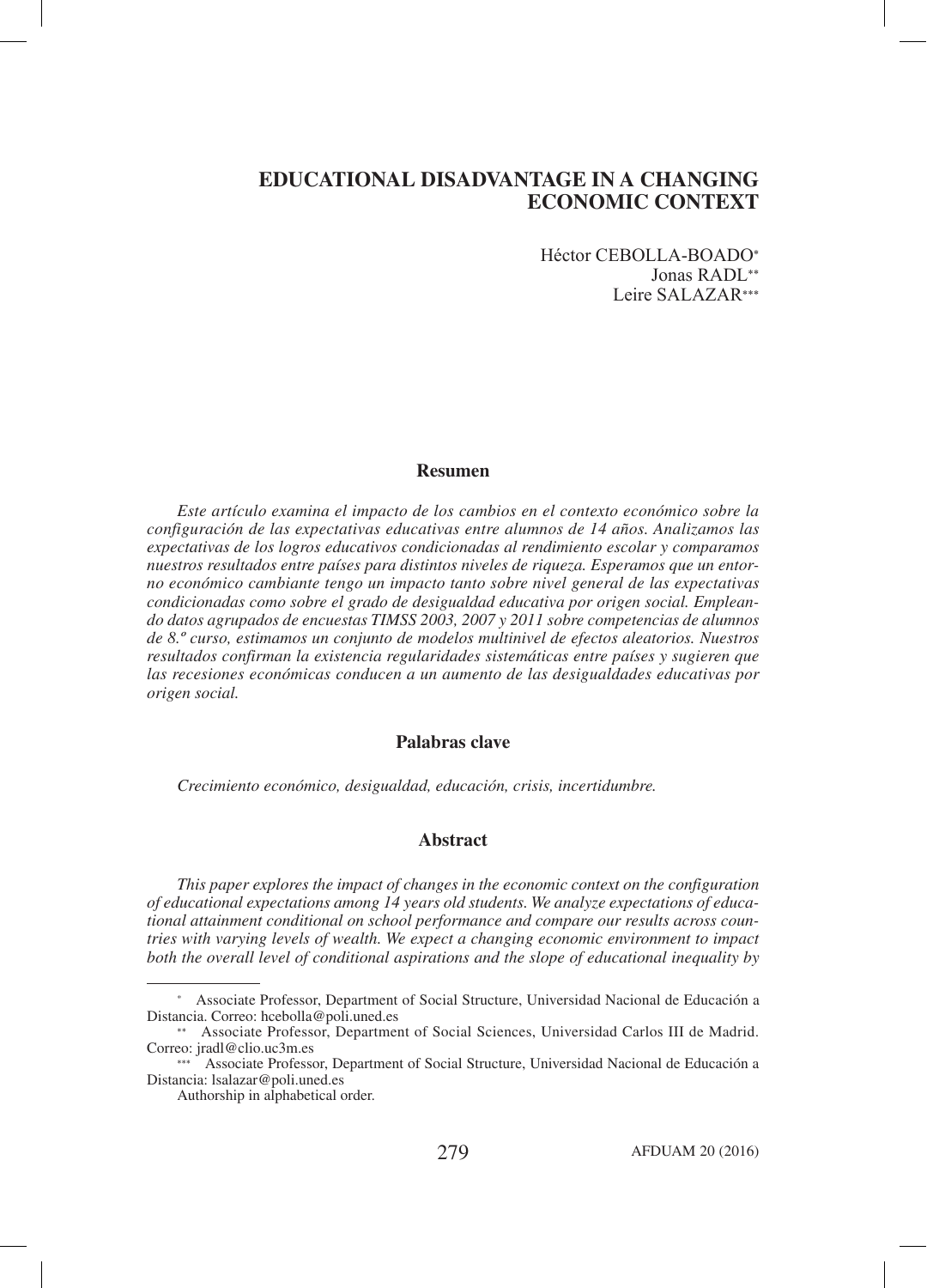*social origin. Using pooled data from TIMSS 2003, 2007 and 2011 surveys of competences among 8th graders, we estimate a set of random constant multilevel models. Our results confirm the existence of systematic cross-country regularities and suggest that economic down times lead to a growth of educational inequalities by social backgrounds.* 

## **Key words**

*Economic growth; inequality; education; crises; uncertainty.*

SUMARIO: I. Introduction; II. Economic context and educational attainment: literature review and theoretical background; III. Hypotheses; IV. Data; V. Method: random effects linear regression; VI. Results; VII. Conclusions; VIII. Bibliographical references.

## I. **INTRODUCTION**

THE current global crisis started to show its effects in 2007 with varying inten-sities and timing around the world. Sociological contributions on the influence of this crisis on a number of social indicators have started to emerge (1), particularly applied to the United States, where the first symptoms of so-called Great Recession appeared. Many of the most obvious immediate effects of the economic downturn take place through individual job loss, diminished income or poverty in the household, and ultimately through a reduction in public spending. It is too premature to analyze whether the effects of these negative experiences will disappear once the general economic climate takes a decisive turn for the better and the welfare of households improves again. Even if there is a global economic recovery and sustained growth in the future, some of the consequences might however endure. There might be lasting effects on the life course of individuals experiencing deprivation, even in the next generation. The chances that children enjoy may not only be reduced contemporarily as a direct consequence of a worsened economic situation in the parental home; their life chances in the longer run might be affected too.

One of the most relevant aspects in which these enduring effects of recession might show already is the educational prospects of children currently enrolled in education. To the extent that education correlates with other relevant outcomes throughout the life course, such as occupational attainment, earnings or family formation, a worsening in the educational prospects of children, particularly those from disadvantaged origins, could, in the long run, endanger the progress made in some OECD countries in the last decades as regards intergenerational social mobility or income equality (2).

 <sup>(1)</sup> Grusky, D. B., Western, B. and Wimer, C. (eds.), *The Great Recession*, New York, Russell Sage, 2011.

 <sup>(2)</sup> Breen, R. and Goldthorpe, J. H., «Explaining Educational Differentials: Towards a Formal Rational Action Theory», *Rationality and Society*, n.º 9, 1997, pp. 275-305.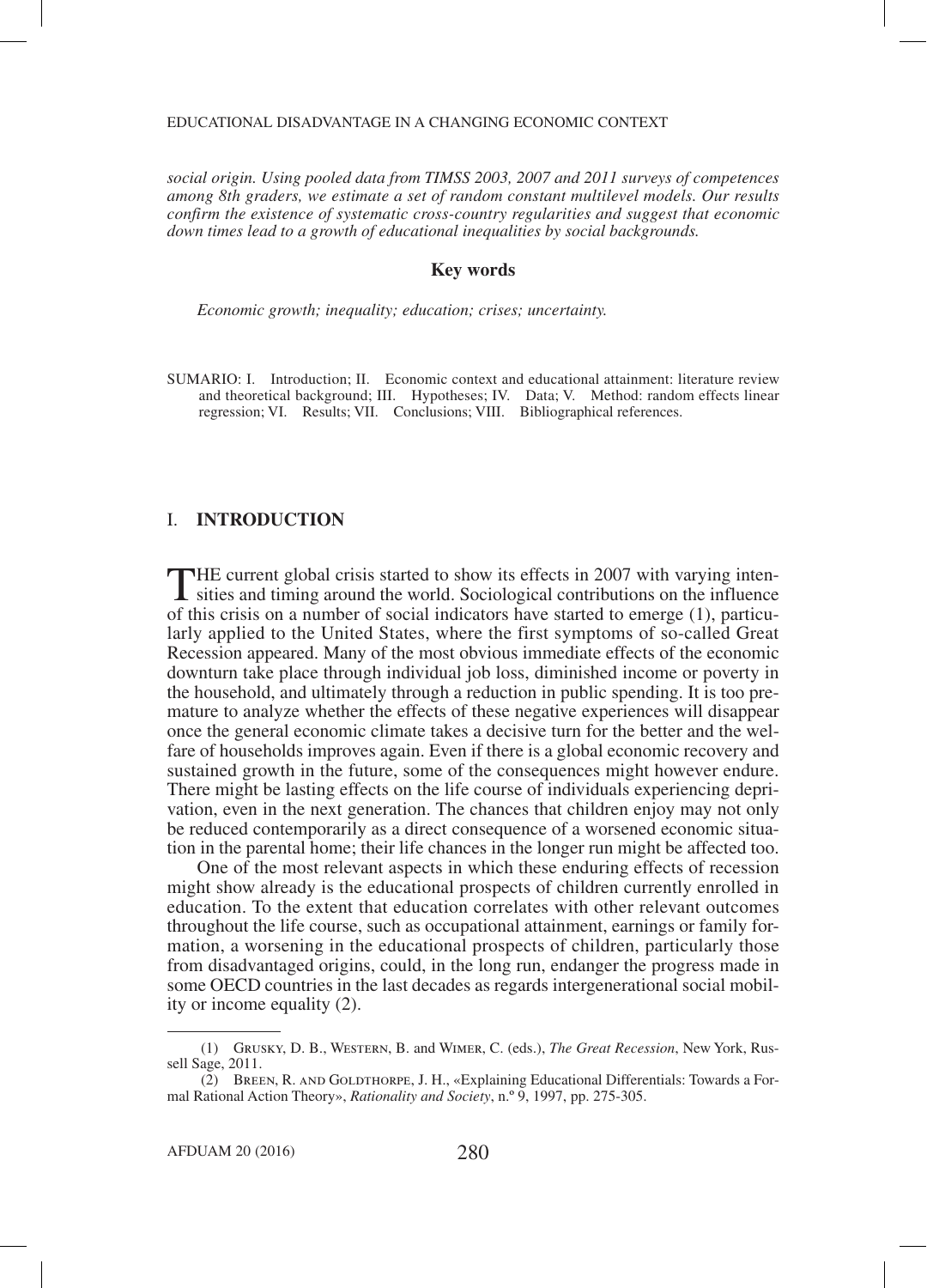In this paper, we are interested specifically in the impact that the Great Recession might have had on inequality of educational opportunities in a broad sample of countries with varying levels of wealth and that have been exposed to the current crisis to different extents. The global crisis can be seen as an external shock that, by definition, affects most countries to some extent. Educational transitions, that is, how far children actually proceed in non-compulsory education and what track they follow, are not readily observable for large samples of countries, and so, with the kind of data available up to date it is not possible to test the effect of recessions on actual transitions across countries. Focusing on students' expectations about continuation decisions –how far they expect to advance in their educational careers– is thus arguably the best approximation of actual transitions feasible within a comparative research design.

In the social stratification literature, the study of contextual changes on inequality of educational opportunity is scarce. Apart from the very solidly established theoretical and empirical literature on the effects of educational expansion on changes in inequality of educational opportunity (3), the other most fertile area of study of the influence of macro variables on the educational decision making process has been the examination of varied types of educational institutions –in terms of whether and when students are tracked and the level of standardization– that are known to enhance or mitigate, respectively, inequality of opportunity by social background (4). Little is known, however, about how inequality of educational attainment is affected by macro level trends such as changes in the economic cycle or in unemployment rates. One remarkable exception is the analysis of the US carried out by Reardon (5), where the effects of changes in income inequality on differences in educational achievement by social background are explored. Yet, more knowledge –including research on a greater number of countries and dimensions of educational inequality other than test scores– is necessary to evaluate the impact of the ongoing global economic downturn on advanced societies and to develop adequate policies. Up to date, the academic literature, either theoretical or empirical, on the impact of macro-economic conditions on educational aspirations of families and students is limited. There is, however, growing concern about this and related issues in international organizations (6) and non-profit organizations (7). Educational aspirations of children are not a perfect predictor of actual

 <sup>(3)</sup> Breen, R. and Jonsson, J. O., «Inequality of Opportunity in Comparative Perspective: Recent Research on Educational Attainment and Social Mobility», *Annual Review of Sociology,* n.º 31, 2005, pp. 223-243.

 <sup>(4)</sup> Van de Werfhorst, H.G. and Mijs, J. J. B., «Achievement Inequality and the Institutional Structure of Educational Systems: A Comparative Perspective», *Annual Review of Sociology*, n.º 36, 2010, pp. 407-428.

 <sup>(5)</sup> Reardon, S.F., «The Widening Academic Achievement Gap Between the Rich and the Poor: New Evidence and Possible Explanations», in Murnane, R. and G. Duncan (eds.), *Whither Opportunity? Rising Inequality, Schools, and Children's Life Chances*, New York, Russell Sage Foundation Press, 2011, pp. 91-116.

 <sup>(6)</sup> See for instance ILO, *Report of the Director-General. Impact of the Global Recession on Education*, Geneva, ILO, 2011; OECD Education Ministerial Meeting, *Tackling the Effects of the Crisis on Education*, Paris, OECD, 2010; UNESCO, *The Impact of Economic Crisis on Higher Education*, Bangkok, UNESCO, 2012.

 <sup>(7)</sup> Russell Sage Foundation, *The Great Recession and Public Education,* 2011. See http:// www.russellsage.org/awarded-project/great-recession-and-public-education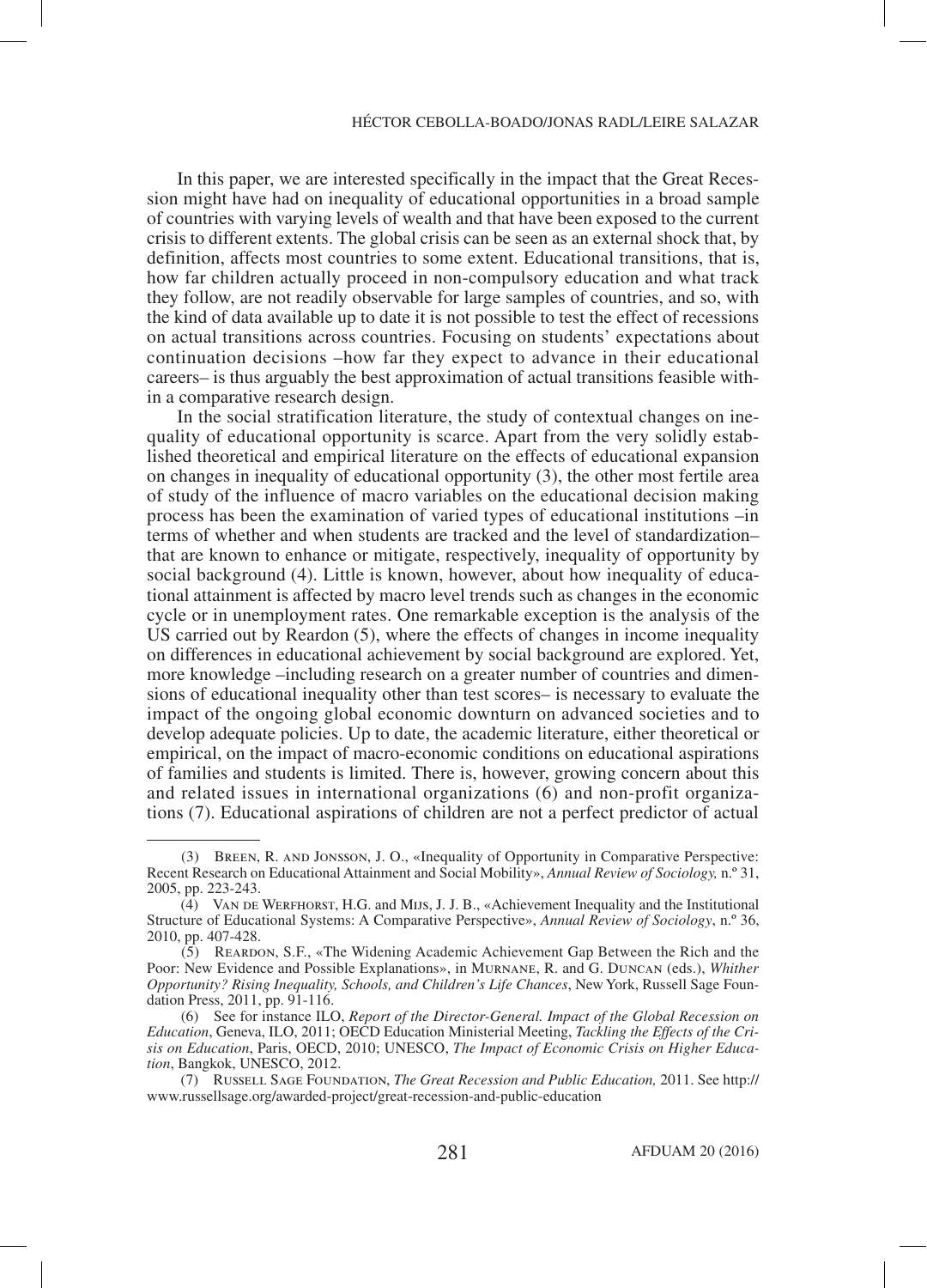achievement, but they undoubtedly constitute an important determinant in the decision making process as to whether to go on in the educational system (8).

This paper aims to elucidate the interplay of family background, educational achievement –conceived as expectations regarding the highest educational qualification that young students aspire to achieve— and the macroeconomic context. Specifically, our main research question is: has the impact of family background on offspring's educational expectations become stronger because of the current eco- nomic recession? Although the paper is originally inspired by a pressing empirical concern –has the ongoing crisis an effect on relevant aspects of educational inequal- ities?– one of its main objectives is to contribute to theory building in an scantly developed area of research. In this vein, we put forward a number of mechanisms potentially underlying changes in the patterns of educational inequality. We expect any relatively lasting economic downturn to modify the educational expectation of children of all social origins to some extent, but we argue that, more crucially, it might also have a stronger effect on the offspring of certain socioeconomic backgrounds. The aim of the study is therefore to systematize these two types of effects.

The paper is structured as follows. In the next section we contextualize our research question in the existing theoretical and empirical literature. We then formulate testable hypothesis about the impact of recessions on inequality of educational aspirations. The description of the data and methods used then follows. We then show and interpret our main results and conclude.

## II. **ECONOMIC CONTEXT AND EDUCATIONAL ATTAINMENT: LITERATURE REVIEW AND THEORETICAL BACKGROUND**

In the last 15 years, sociological attempts to explain the inequality of education- al outcomes have increasingly been based on micro-level rational-action models of educational decisions. Mare (9) famously proposed to model the effects of family background on educational attainment as a series of transitions that mark students' path through their educational careers. This theoretical approach stimulated a large amount of proposed mechanisms by means of which family background impacts on educational careers, among them the celebrated model of Relative Risk Aversion by BREEN AND GOLDTHORPE (10) or the theories of Maximally Maintained Inequality (11) or Effectively Maintained Inequality (12). All these models go back to Boubon's seminal theory of Inequality of Educational Opportunity-Inequality of Social Origin, which explains why higher absolute rates of attainment, contrary to common wisdom, not necessarily reduce class differentials in education (13).It suggests

 <sup>(8)</sup> See Jacob, B.A. and Linkow, T. W., «Educational Expectations and Attainment», in Duncan, G.J. and J. Murnane (eds.), *Whither Opportunity: Rising Inequality, Schools, and Children's Life Chances*, New York, Russell Sage, 2011, pp. 133-165, for evidence on the United States.

 <sup>(9)</sup> Mare, R. D, «Change and Stability in Educational Stratification», *American Sociological Review*, n.º 46, 1981, pp. 72-87.

 <sup>(10)</sup> Breen, R. and Goldthorpe, J. H., «Explaining Educational Differentials: Towards a Formal Rational Action Theory». *Rationality and Society*, n.º 9, 1997, pp. 275-305.

 <sup>(11)</sup> Raftery, A.E., and Hout, M., «Maximally Maintained Inequality: Expansion, Reform, and Opportunity in Irish Education, 1921-75», *Sociology of Education*, Vol. 66, n.º 1, 1993, pp. 41-62.

 <sup>(12)</sup> Lucas, S.R., «Stratification Theory, Socioeconomic Background, and Educational Attainment: A Formal Analysis», *Rationality and Society*, n.º 21, 2009, pp. 459-511.

 <sup>(13)</sup> Boudon, R., *Education, Opportunity, and Social Inequality*, New York, Wiley, 1974.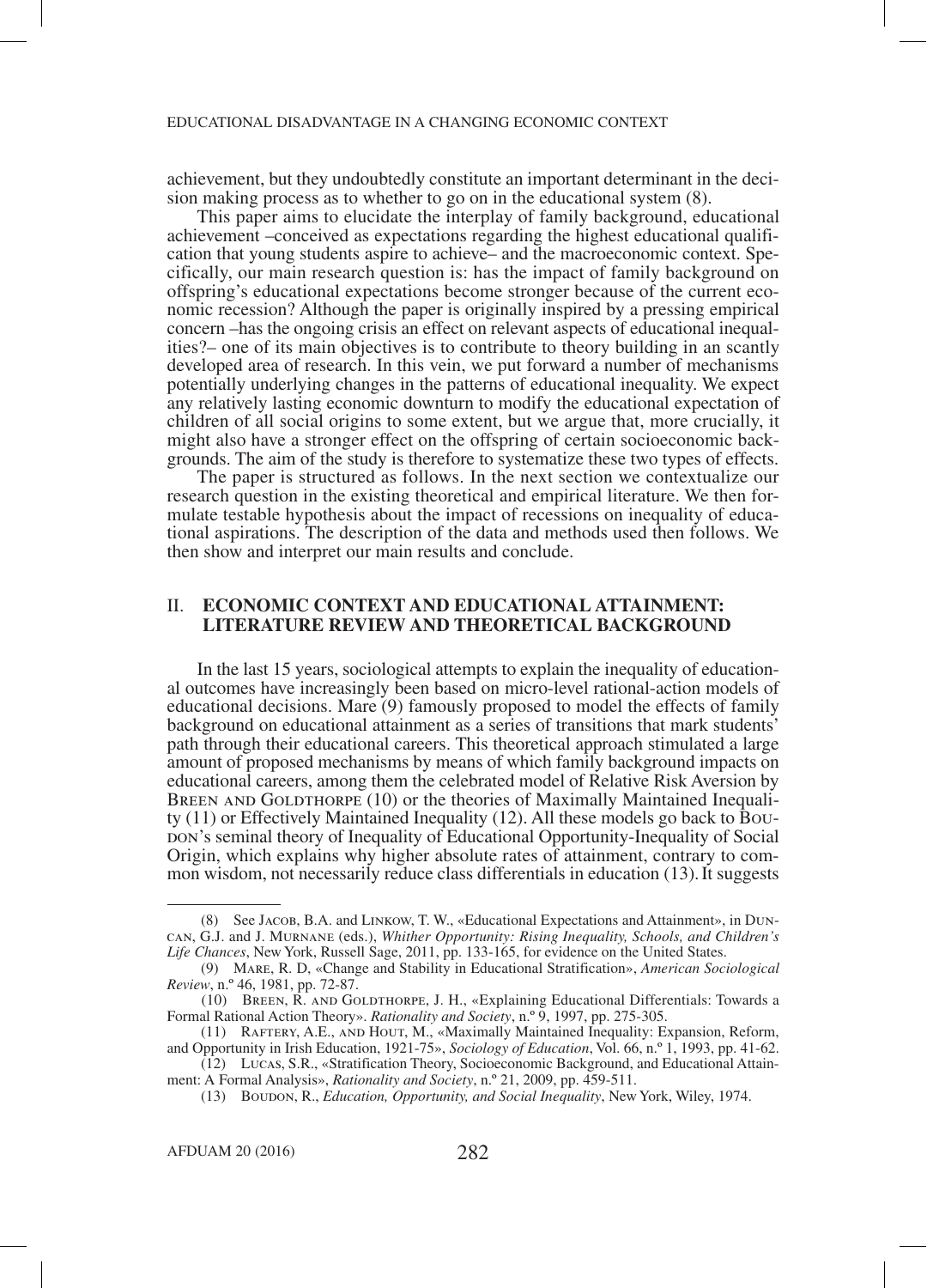that there is a correlation between social background and individual aptitudes to succeed at school and that the independent effect of individual social position, in coalition with the characteristics of the education system, determines the costs and benefits that shape individual decisions. Accordingly, class differentials in education arise from two different sources of inequality: cognitive skills or proven ability at school (primary effects) and class-specific cost-benefit structures at each branching point (secondary effects). Class differences in academic performance persisting over the generations arguably owe to biological or socio-cultural factors, whereas class differences in educational decision-making mainly relate to the costs, payoffs and probabilities of success of alternative educational transitions (14). One focal point of the literature has since consisted in decomposing existing inequalities in educational transitions into primary and secondary effects (15).

It is uncontroversial that the impact that family background has on children's educational attainment is multi-faceted. In terms of economic endowments, there are a great number of contributions analyzing the positive association between different indicators of household resources, on the one hand, and attainment, on the other, such as parental wealth and post-secondary schooling (16), or family income and college attendance (17). Much research has also been produced analyzing the effects of parental unemployment on several measures of educational achievement: cognitive outcomes (18), educational aspirations (19), children's schooling effort (20), post-secondary educational attainment (21), or grade retention (22).

 <sup>(14)</sup> Erikson, R. and Jonsson, J. O., «Explaining Class Inequality in Education: The Swedish Test Case», in Erikson, R. and J.O. Jonsson (eds.), *Can Education be Equalized? The Swedish Case in Comparative Perspective*, Boulder, Co., Westview, 1996, pp. 1-64.

 <sup>(15)</sup> Jackson, M., Erikson, R., Goldthorpe, J. and Yaish, M., «Primary and Secondary Effects in Class Differentials in Educational Attainment. The Transition to A-Level Courses in England and Wales», *Acta Sociologica*, n.º 50, 2007, pp. 211-229; Stocké, V., «Explaining Educational Decision and Effects of Families' Social Class Position: An Empirical Test of the Breen-Goldthorpe Model of Educational Attainment», *European Sociological Review*, Vol. 23, n.º 4, 2007, pp. 505-519; Kloosterman, R., Ruiter, S., De Graaf, P. M. and Kraaykamp, G., «Parental education, children's performance and the transition to higher secondary education: trends in primary and secondary effects over five Dutch school cohorts (1965–99)», *British Journal of Sociology,* Vol. 60, n.º 2, 2009, pp. 377-398; Jackson, M. (ed.), *Determined to Succeed? Performance versus Choice in Educational Attainment*, Stanford, Stanford University Press, 2013.

 <sup>(16)</sup> Conley, D., «Capital for College: Parental Assets and Postsecondary Schooling», *Sociology of Education*, n.º 74, 2001, pp. 59–72.

 <sup>(17)</sup> Acemoglu, D. and Pischke, S., «Changes in the Wage Structure, Family Income and Children's Education», European Economic Review, *Papers and Proceedings*, n.º 45, 2001, pp. 890-904.

 <sup>(18)</sup> Levine, P. B., «How Does Parental Unemployment Affect Children's Educational Performance?», in Duncan, G. and R. Murnane (eds.), *Whither Opportunity: Rising Inequality, Schools, and Children's Life Chances*, New York, Russell Sage, 2011, pp. 315-339.

<sup>(19)</sup> See REED, E.J., An Examination of the Educational Aspirations Parents Have for their *Children*, Dissertation, University of Iowa, 2012: http://ir.uiowa.edu/etd/2972, for a review of findings.

 <sup>(20)</sup> Andersen, S.H., «Common Genes or Exogenous Shocks? Disentangling the Causal Effect of Paternal Unemployment on Children's Schooling Efforts», *European Sociological Review*, first published online Dec. 6, 2011: doi:10.1093/esr/jcr088 (forthcoming).

 <sup>(21)</sup> Wightman, P., «Parental Job Loss, Parental Ability and Children's Educational Attainment», *PSC Research Report*, n.º 12-761, 2012.

 <sup>(22)</sup> Stevens, A.H. and J. Schaller, «Short-Run Effects of Parental Job Loss on Children's Academic Achievement», *Economics of Education Review*, n.º 30: 2011, pp. 289-299.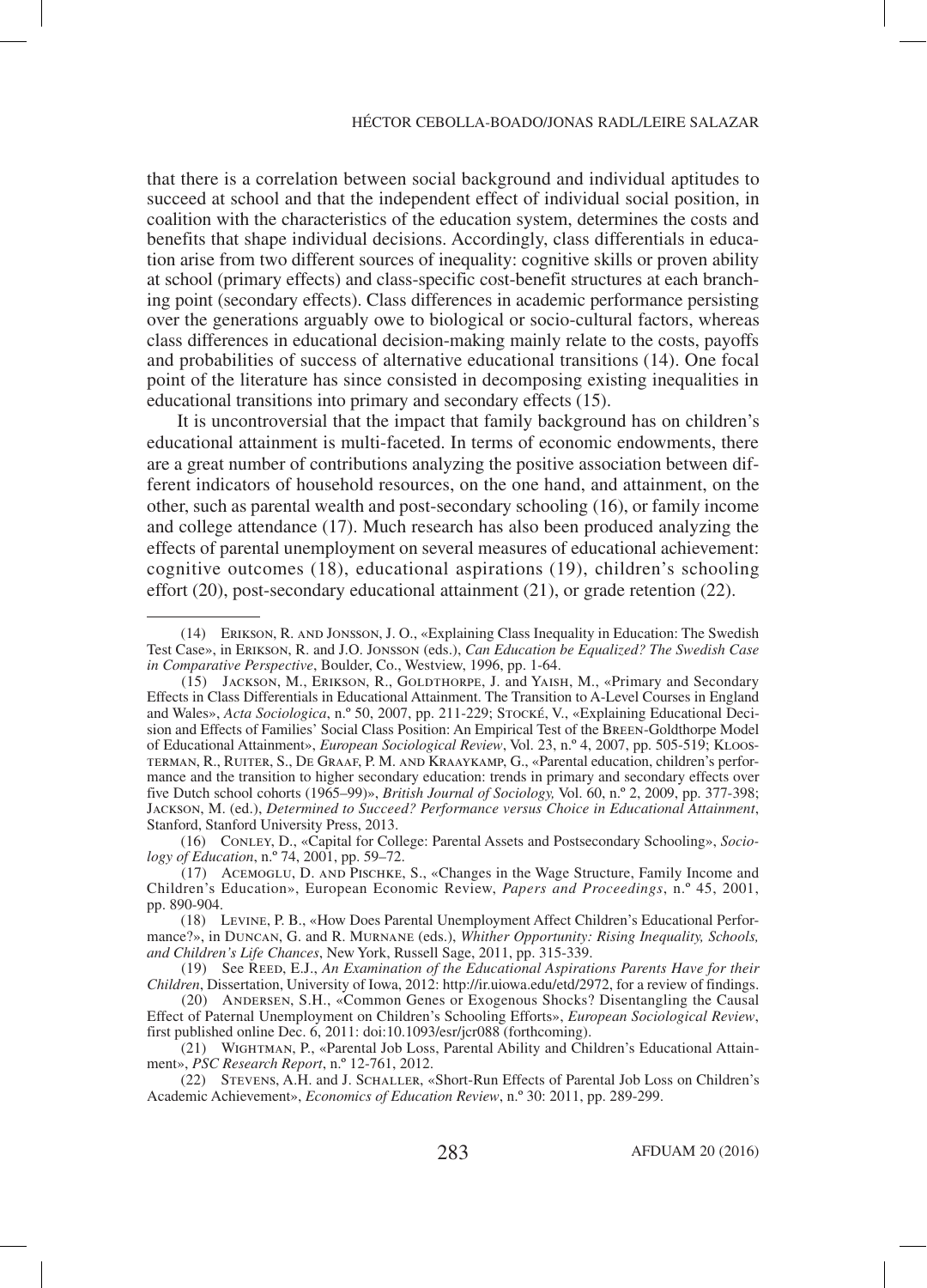Despite efforts to improve our understanding of how educational inequalities depend on country-specific institutions (23), little is known about the role played by the broader economic context and changing therein. Single-country studies about secular trends in achievement gaps, such as Reardon's analysis of the United States, are insightful but not suited to test the impact of contextual factors (24). To assess the influence of the economic cycle on educational outcomes in a rigorous way, large-scale comparative studies using cross-country cross-time data are required.

Educational expectations are a key element in the conventional Wisconsin model of status attainment, which views educational aspirations as important mediational variable that transmits social background factors into subsequent behavior (25). Accordingly, students internalize their educational expectations under the influence of significant others (parents, teachers, peers), taking into account their academic performance. Notably, recent research has shown that some students hold inconsistent and uncertain beliefs about their educational and occupational futures (26).

# III. **HYPOTHESES**

The relationship between economic environment and the social gradient in educational attainment is complex. In theoretical terms, multiple mechanisms can be identified at different levels that may shape the social background effects in opposing directions. We formulate five (partly competing) hypotheses about the impact of different levels of economic growth.

Conventional wisdom suggests that educational careers tend to be prolonged in times of recession. Due to a shortage of job openings and dwindling wages, the benefits of entering the labor market are reduced during economic down times. When the economy is weak and unemployment is high, there should hence be a larger number of potential school leavers who decide to stay in education than during times of economic growth. Therefore, students should expect to remain longer in the education system during hard times and exit education sooner when the economy is booming and there are more attractive jobs to go around.

 <sup>(23)</sup> See Pfeffer, F. T., «Persistent Inequality in Educational Attainment and its Institutional Context», *European Sociological Review*, Vol. 24, n.º 5, 2008, pp. 543-565 ; and VAN DE WERFTHORST, H.G. and Mijs, J. J. B., «Achievement Inequality and the Institutional Structure of Educational Systems: A Comparative Perspective», *Annual Review of Sociology*, n.º 36, 2012, pp. 407-428.

 <sup>(24)</sup> Reardon, S.F., «The Widening Academic Achievement Gap Between the Rich and the Poor […]», *op. cit*.

 $(25)$  SEWELL, WILLIAM H., HALLER, A. O., AND PORTES, A., «The Educational and Early Occupational Attainment Process», *American Sociological Review*, Vol. 34, n.º 1, 1969, pp. 82-92.

<sup>(26)</sup> MORGAN, S.L., T.S. LEENMAN, J.J. TODD and K.A. WEEDEN, «Occupational Plans, Beliefs About Educational Requirements, and Patterns of College Entry», *Sociology of Education* (forthcoming).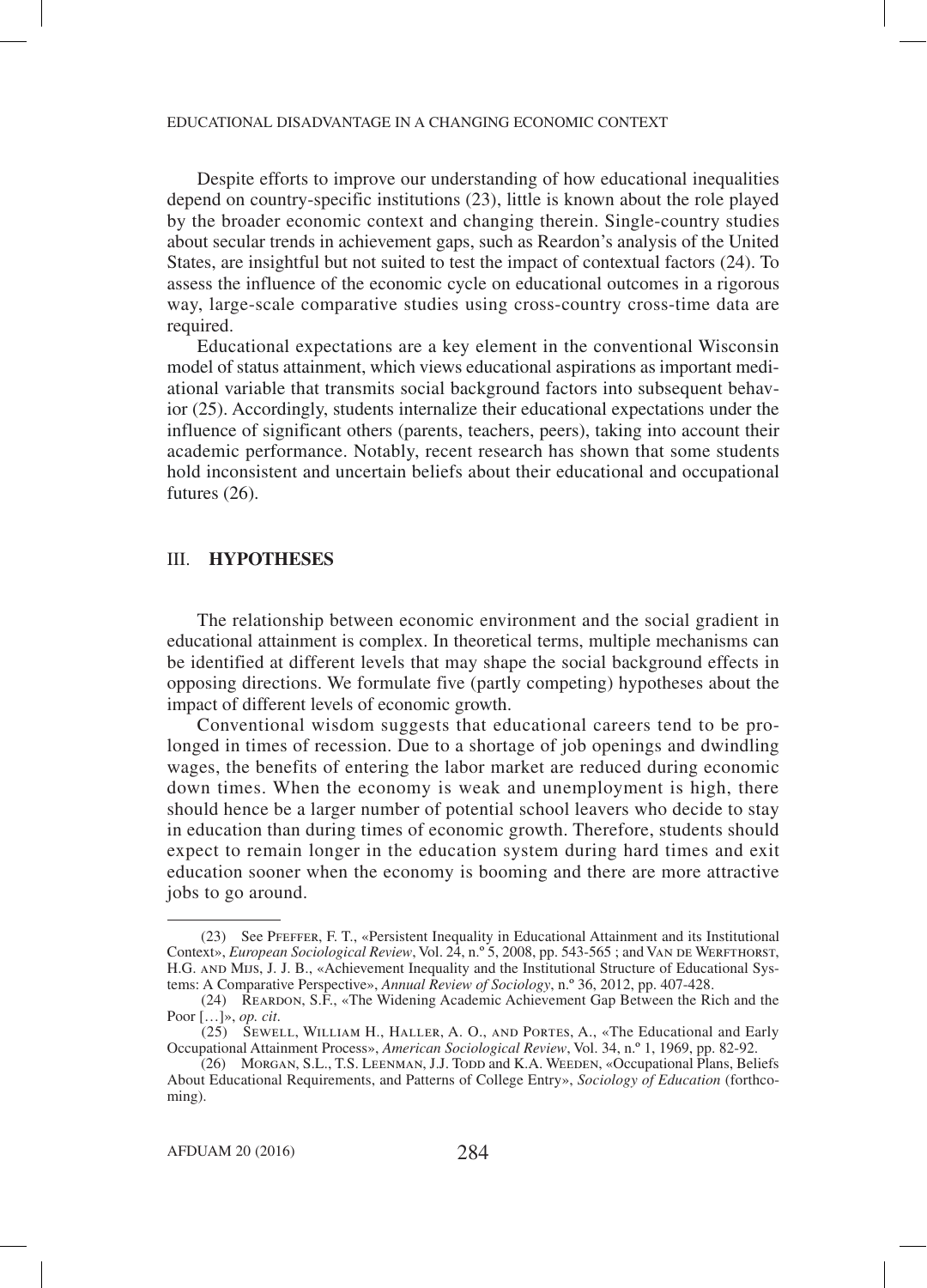#### HÉCTOR CEBOLLA-BOADO/JONAS RADL/LEIRE SALAZAR

#### **H1a***: Students expect to obtain higher levels of education when the economy is contracting as compared to when the economy is growing.*

The effect of economic recessions on educational aspirations might also be the contrary. Firstly, education is costly because of the direct costs of education (especially tertiary education) as well as opportunity costs in the form of foregone earnings. Given that economic contraction brings about income losses for private households, these costs might become imperative for a larger number of students, especially when the estimated likelihood of successfully making the next transition is low. Secondly, economic crises almost inevitably lead to fiscal pressure. In the Great Recession, the response to dwindling tax revenues and slim finances of many (especially European) governments has consisted in setting up austerity programs that included cutbacks in education. Lower public spending on education leads to lower quality and/or higher fees, both of which would seem to undermine the attractiveness of post-compulsory education. In short, due to declining household incomes, rising fees or diminished quality of educational programs the costs of education may exceed its benefits for a larger share of students in economic down times.

#### **H1b***: Students expect to obtain lower levels of education when the economy is contracting as compared to when the economy is growing.*

Both hypotheses H1a and H1b speculate about changes in the constant of the social inequality function producing changes in conditional expectation as a consequence of differences in the levels of economic growth (see below for a graphic summary of the hypotheses). Yet, the impact of a changing economic environment on our dependent variable, educational expectations, could be more complex. As discussed above, the model of Relative Risk Aversion maintains that the utilities students assign to the completion of a given educational milestone differ by social origins because the primary goal to prevent downward social mobility is accomplished at a lower level for working-class children. However, there is also evidence that privileged family background leads to higher expected returns to education, even after performance at school has been taken into account (27). This raises the question whether differences in expected payoffs related to successful educational transitions contribute to educational differentials by social origin. Although college students seem to hold relatively realistic perceptions regarding expected returns to college (28), eighth-grade students in secondary school have been found to hold markedly inaccurate beliefs about the returns to schooling, with expected wages being much lower than measured returns (29). At the same time, expected returns to schooling depend on institutional characteristics (30). Because education functions as insurance against the risk of unemployment, the returns to schooling are further-

 <sup>(27)</sup> Brunello, G., C. Lucifora and Winter-Ebmer, R., «The Wage Expectations of European Business and Economics Students», *The Journal of Human Resources*, Vol. 39, n.º 4, 2004, pp. 1116-1142.

 <sup>(28)</sup> Botelho, A. and Costa Pinto, L., «Students' expectations of the economic returns to college education: results of a controlled experiment», *Economics of Education Review*, Vol. 23, n.º 6, 2004, pp. 645-653.

 <sup>(29)</sup> See Jensen, R., «The (Perceived) Returns to Education and the Demand for Schooling», *The Quarterly Journal of Economics*, Vol. 125, n.º 2, 2010, pp. 515-548.

 <sup>(30)</sup> Brunello *et al*., «The Wage Expectations of European […]», *op. cit*.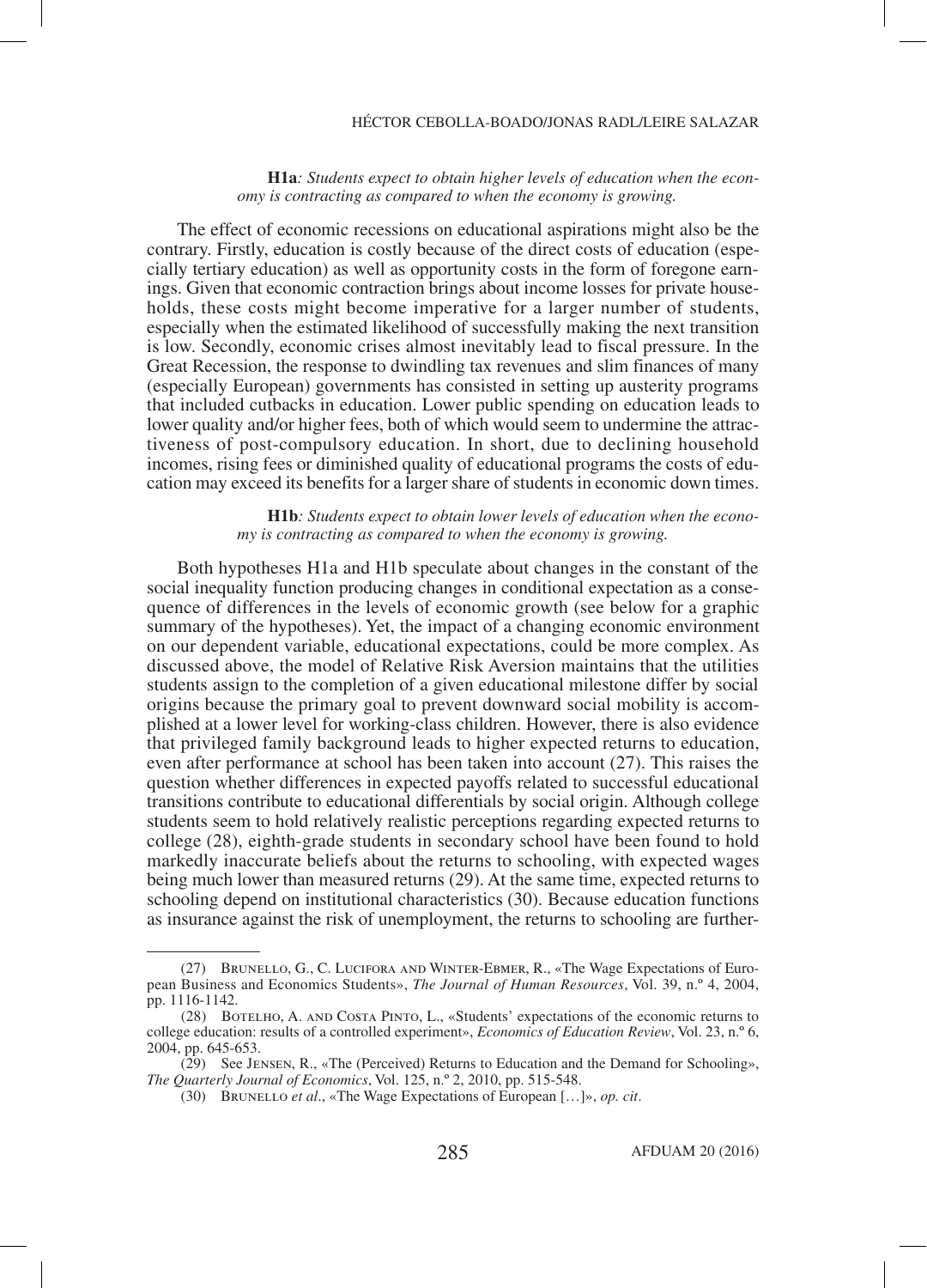more likely sensitive to a changing economic environment (31). Inequality of educational outcomes may increase when the economy contracts if awareness about deteriorating employment opportunities and wages is unevenly distributed by socioeconomic status. Specifically, socioeconomic differences should increase if students from advantaged social backgrounds more clearly perceive the need to adjust to the changed circumstances by accumulating additional human capital to become fit for increased competition for jobs (the «privileged information» effect).

> **H2a***: Social origin effects on educational attainment become more pronounced when the economy is shrinking as opposed to when it is expanding.*

The effect of a shrinking economy on class differentials may also be the opposite. Rising levels of unemployment are often closely linked to the contraction of low-skilled jobs, whereas high-skilled jobs are more crisis-resistant (32). This implies that recessions may not reduce every student's incentives to drop out to the same extent, leading to across-the-board extensions of educational careers similarly across levels of parental socioeconomic status, as claimed by H1a. Rather, if the crisis-related loss of employment is concentrated in the low-skilled job sector, and students from lower social backgrounds attach a lower utility to educational credentials than those from higher social background as suggested by the model of Relative Risk Aversion, this «diminished outside option» effect of the crisis should disproportionally affect the former and less the latter. By incentivizing continued education, economic crisis might then paradoxically help children from lower social origins avoid myopic educational decision-making. Because there are not enough jobs available that would represent an attractive alternative to continued education, economic contraction would lead to increased educational attainment among children from lower social origins.

> **H2b***: Social background effects on educational attainment become weaker during economic downturns and stronger during economic upswings.*

The foregoing hypotheses all follow a top-down logic in that they link macro-economic factors with educational decisions. However, the crisis might also entail immediate consequences at the micro level. Specifically, there may be a negative effect of parental unemployment or wage loss on children's educational attainment. As argued in H1b, continuing in education is contingent on economic resources available in the household. Hence, children of poor parents may have to exit education and seek employment. Although this income effect should theoretically be operating at all times, its impact should become more strongly felt during economic downturns. Due to compositional effects, economic crises thus cause a larger proportion of households to be subject to income constraints leading to shortened educational careers among children. This «income loss compensation» effect can be expected to exacerbate preexisting differences in educational aspirations by social origin.

 <sup>(31)</sup> Cf. Blöndal, S., Field, S. and Girouard, N., «Investment in Human Capital through Post-Compulsory Education and Training», *OECD Economic Studies*, n.º 34, 2002/I, Paris, 2002.

 <sup>(32)</sup> For instance in the period 2008-11, unemployment of adults with low educational attainment grew by five percentage points in the European Union. Meanwhile, unemployment rates for adults with a high level of education rose by only 1.5 percentage points.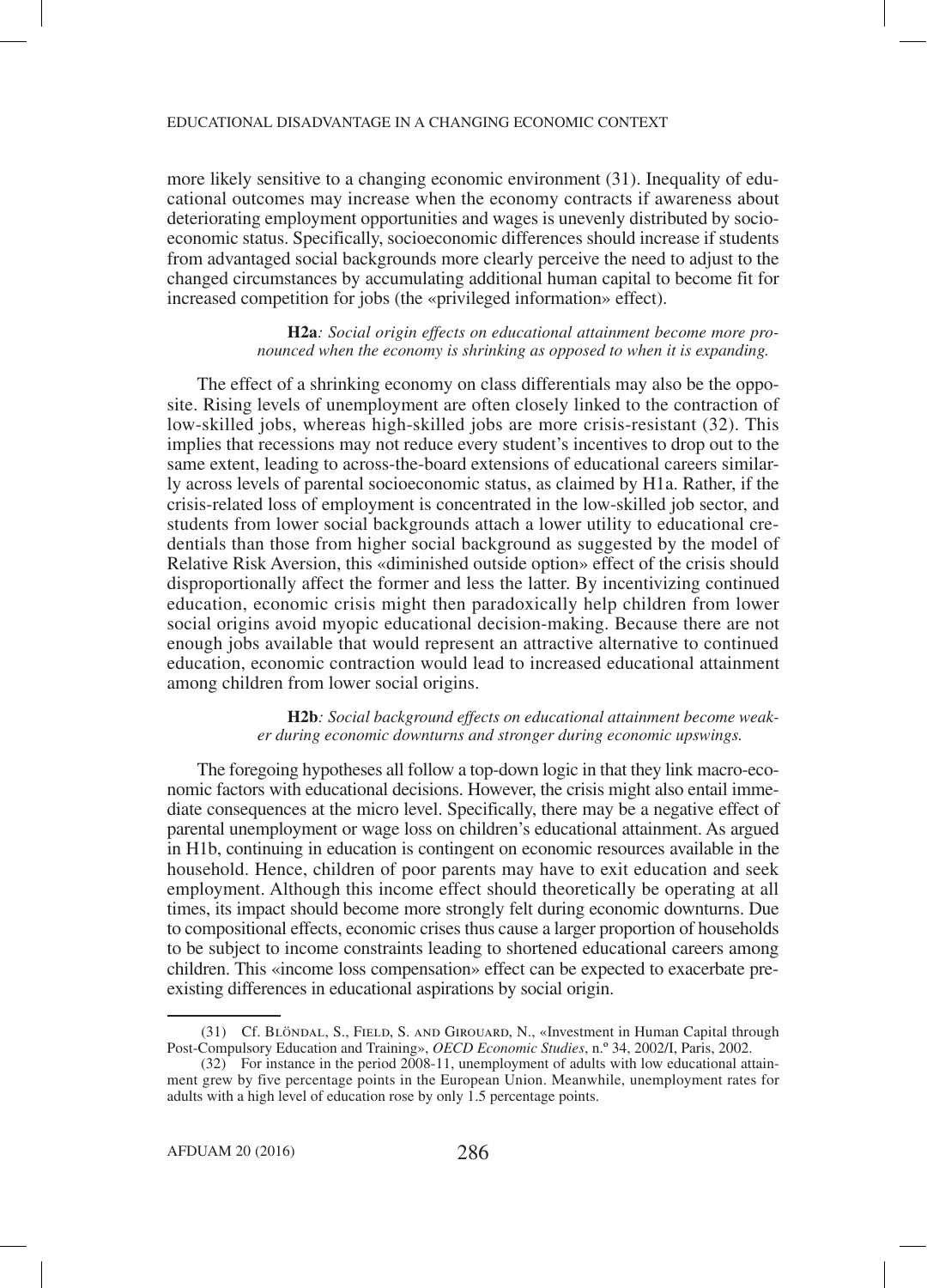## HÉCTOR CEBOLLA-BOADO/JONAS RADL/LEIRE SALAZAR

**H3***: Economic hardship in the family leads to earlier exit from education. The increase in inequality in conditional expectations by social background suggested by H2a, is partially or fully due to an increase in the proportion of deprived families as a consequence of a shrinking economy.*

The following figure summarizes graphically the empirical implications of our hypotheses.



During economic contraction controlling for deprivation

In sum, this study aims to test four (partly competing) hypotheses concerning the effect of economic contraction and weak labor markets on educational outcomes. Hypotheses H1a and H1b expect a change in the constant of the inequality function. While H1a assumes that educational careers become prolonged during recessions for all children, H1b states the contrary. The rest of the hypotheses imply an impact of a changing economy not only on the overall level of conditional expectations, but also that changes take place in the patterns of social stratification in educational attainment.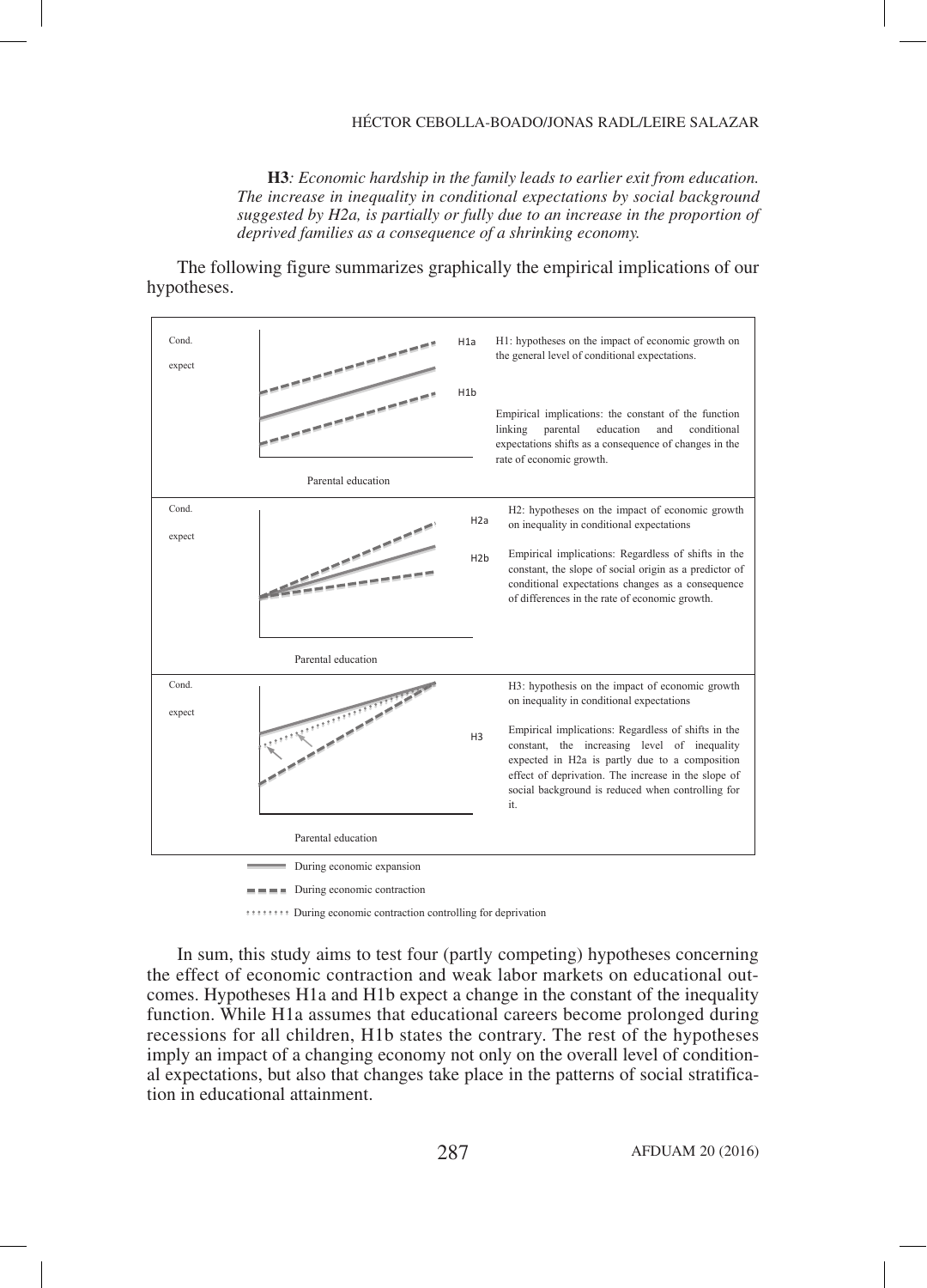Class-based educational inequality might be reinforced during economic down times due to two reasons: on the one hand, children from privileged social background may adjust to macro-economic shocks by staying longer in education to build up additional human capital and be competitive on increasingly tight labor markets, whereas working-class children may fail to perceive the added importance of education (H2a). On the other hand, inequalities could increase because of greater resource constraints among low-status families, for instance, through parental unemployment (H3). Finally, inequality in attainment levels could also decline if the «diminished outside option» effect of the crisis prevails, effectively preventing children from lower social origins from dropping out of school in pursue of short-term labor earnings (H2b).

## IV. **DATA**

TIMSS (Trends in Mathematics and Science Study) constitutes our main data source to measure students' expectations regarding continuation in education. TIMSS, developed by the Evaluation of Educational Achievement (IEA), is an international assessment of the knowledge of mathematics and science that 4thand 8th-grade students around the world have. TIMSS was first administered in 1995, and every four years thereafter (five time points thus far). The study includes data collected from students, teachers and schools in each participating country, and is therefore well suited for hierarchical approaches.

For this paper, we use three data points (2003, 2007, 2011) (33), including all available countries, although not all countries are present in each year. Our final sample includes as many as 75 countries; see the appendix for a list of the countries taking part in the study in each year. The time span covered allows us to observe students before, during and (for some countries) after the ongoing economic crisis. Since countries around the world experienced the economic downturn with differing timings and intensities, the choice of this period is particularly well suited to capture variability of economic conditions and individual responses across countries and over time.

To be able to compare the impact of changing economic context on the prospective educational careers of youngsters across countries, we had to make concessions in terms of the available measures of educational careers. TIMSS contains limited information on future careers but, in turn, it maximizes the number of countries that can be included in the analysis and allows us to exploit variation in educational outcomes over time (2003-2011). Because the current economic downturn –affecting most advanced economies, albeit to a different extent– entails substantial variation in the context conditions of educational decision-making, it provides also a unique opportunity to improve our understanding of the driving forces of unequal educational trajectories of children at the end of compulsory education.

Since this paper addresses the effect of the economic context on continuation decisions, we choose to restrict our analysis to students in 8th grade, who are usually 13 or 14 years old and therefore close to the end of compulsory schooling. Students are asked how far they expect to proceed in the educational system, and

 <sup>(33)</sup> There is a small number of countries participating in the two studies prior to 2003.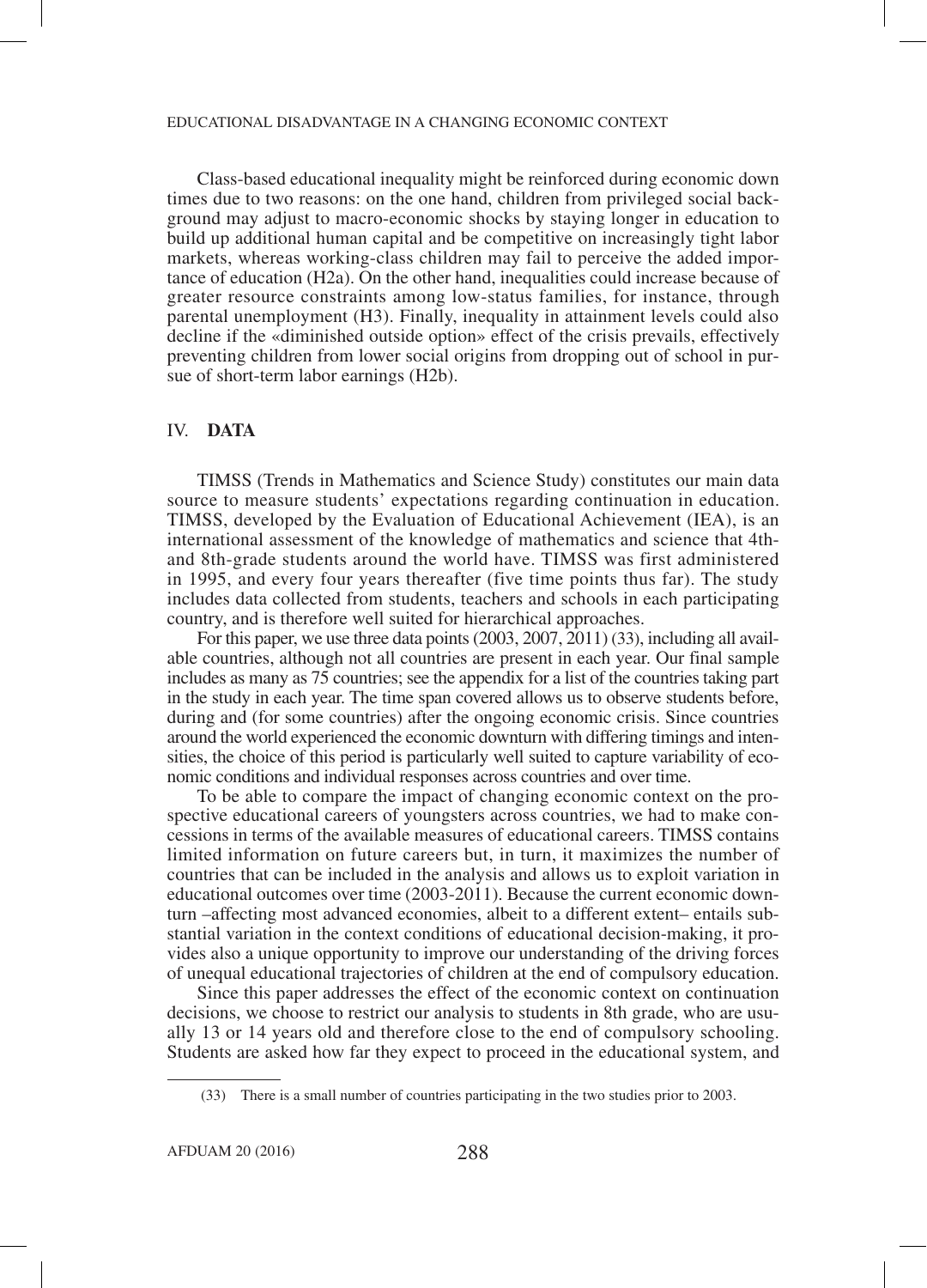responses are coded following ISCED educational levels 1-2, 3, 4, 5b, and 5a. We treat this variable as a continuous one. Since continuation decisions are strongly influenced by actual performance, expectations are adjusted by standardized scores in mathematics (34). Throughout the paper, we refer to these (expectations controlled for scores) as conditional expectations. This allows to proxy, albeit in a rather imperfect manner, the incidence of one of the potential sources of secondary effects among young students prior to making the choice of staying versus dropping out or choosing between educational tracks in non-compulsory education (35).

Having information on both the mother's and father's ISCED level of education, we use the highest parental ISCED (coded in 7 categories) as our measure of the socioeconomic background of students. Unfortunately, TIMSS does not provide any direct indicators of the financial situation of families such as employment status or household income. Using several country-year-specific indicators of the availability of assets that are regarded as basic for a household in each nation and year, we construct a measure of deprivation (36). Using factor analysis, the various dummy indicators were collapsed into a single factor in each of the three years and then standardized. The final deprivation measure is a single continuous variable, valid for all years and countries in our sample.

Contextual data are drawn from the World Development Indicators database. The World Bank offers historical series starting in 1960 on a number of indicators for more than two hundred countries all over the world. For this paper, in order to measure economic context, we use both data on GDP per capita (expressed in constant 2005 PPP multiplied by 1000) and on GDP growth (expressed in annual percentages, either positive or negative). The combination of these measures allows capturing not only the yearly change in the economic climate, but, crucially in such a heterogeneous sample of countries, the general level of development in the country.

The final dataset on which our analyses are based therefore shows a hierarchical structure, with students clustered in countries (37). This design allows us to test the (moderating) effect of country-level explanations on individual-level processes.

## V. **METHOD: RANDOM EFFECTS LINEAR REGRESSION**

Multilevel regression analysis allows for a joint estimation of individual and aggregate level explanations. This is the most appropriate methodological tool for analyzing hierarchical data, such as our merged sample of TIMSS students, and countries, in contexts in which the number of aggregate level units of analysis is large enough.

 <sup>(34)</sup> All the results shown in the paper are based on models adjusted by scores in mathematics, but they remain unaltered if scores in science are used instead. These additional results are available from the authors upon request.

 <sup>(35)</sup> Morgan *et al*., «Occupational plans […]», *op. cit*.

 <sup>(36)</sup> For instance, in Finland 2011, the five indicators used are: having your own mobile phone, having your own computer to use, having your own television, having a musical instrument and having pets. In Botswana in the same year, six different indicators are used: having a calculator, a dictionary, running tap water, electricity, television and radio.

 <sup>(37)</sup> TIMSS samples students within classrooms within schools, thus allowing for the examination of individual-, peer- and school-level explanatory factors, although for this paper the classroom and school levels are disregarded.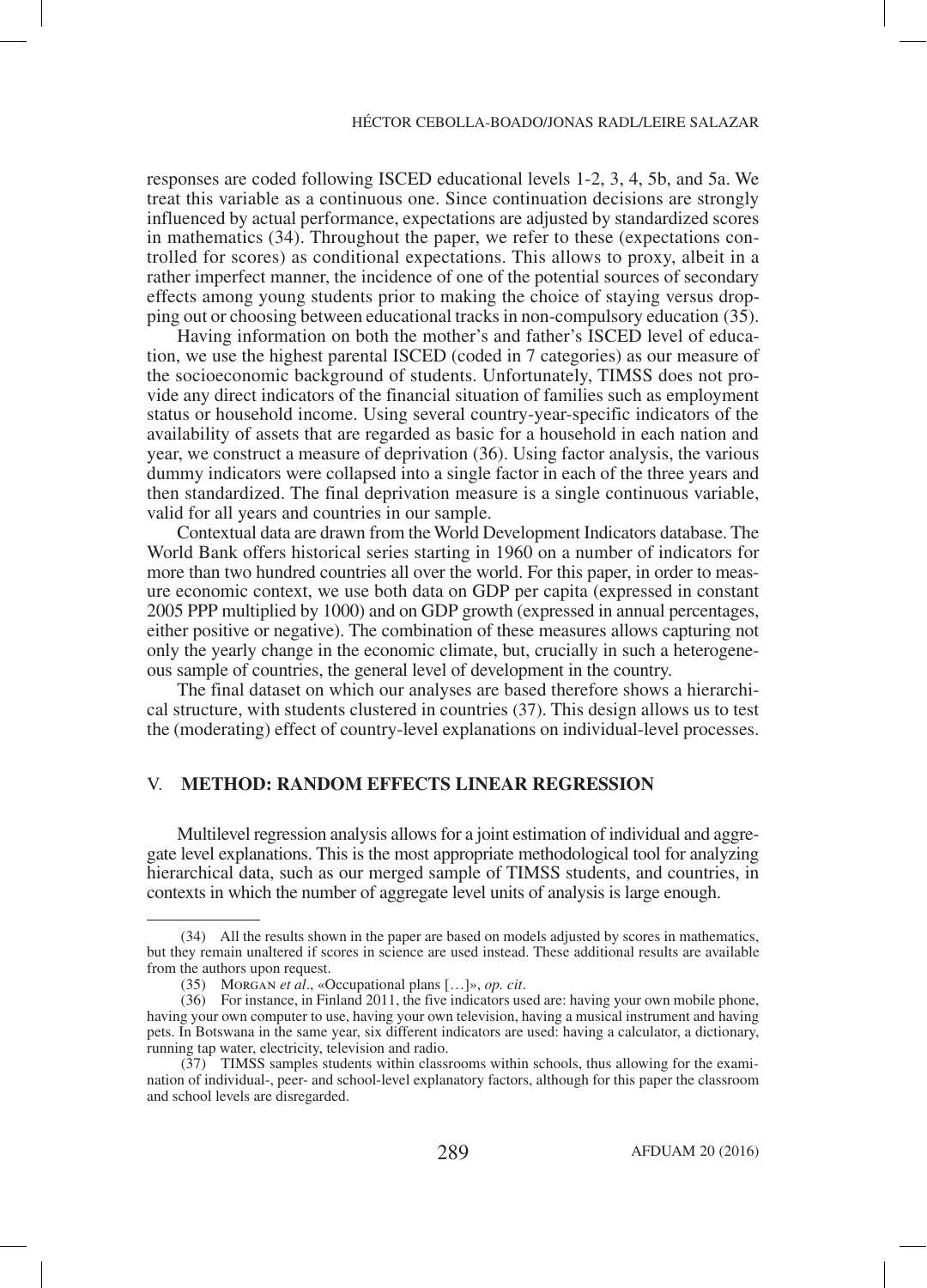The so-called random regression models complement OLS regression with a correction of standard errors on selected estimators. Equation (1) is the linear regression specification, where a continuous dependent variable  $(y<sub>i</sub>)$ ; in our analysis, the individual test scores in mathematics) is estimated as a function of a number of independent variables. The effect of predictors is jointly estimated regardless of whether they operate at the aggregate  $(x_{1i})$  or individual level  $(x, to x_n)$ .

(1) 
$$
y_i = \beta_0 + \beta_1 x_{1j} + \dots + \beta_2 x_2 + \beta_n x_n + \varepsilon_i
$$

Note that a single random residual adjusts our prediction to the observed value in each individual case (i). In its simplest form, the random component multilevel approach (2) includes an additional random term adjusting the constant to each cluster:

(2) 
$$
y_{ij} = \gamma_{00} + \gamma_{1j}x_{1j} + u_{0j} + \beta_2x_2 + ... + \beta_nx_n + \epsilon_{ij}
$$

Here, the constant  $(2.1)$  term is the result of several separate components:

$$
(2.1) \beta_0 = \gamma_{00} + \gamma_{1j} x_{1j} + u_{0j}
$$

 $\gamma_{00}$  is the average intercept of all clusters considered, and  $u_{0j}$  is a random noise term correcting the average intercept to each country-year observation. Aggregate level explanatory variables contribute to the understanding of the constant  $(\gamma_{1i})$ .

Since we are primarily interested in higher-order effects, our model does not include further random corrections to adjust the impact of individual-level independent variables. In other words, we assume that var $(\beta_2)=0$  across countries. As a consequence, the specification of our equations has two residual terms,  $u_{0i}$  and  $\varepsilon_{ii}$ , to allow for the estimation of unbiased standard errors and the production of reliable statistical contrasts.

# VI. **RESULTS**

## *Description of the dependent variable and variance decomposition*

Since our research design focuses on the educational expectations conditional on prior performance. Thus, to construct our dependent variable we need to control the expectations that students report for their cognitive results. The selected measure of performance in our case is the TIMSS standardized test score in mathematics. It is thus the conditional expression of two variables, expectations and performance, which we describe in the following models.

Countries differ vastly in terms of their average school performance. TIMSS gathers detailed data on the students' scores in mathematical performance within schools allowing for a proper decomposition of the variance into a country and an individual level component. This is what Model 1 does in Table A.1 in the appendix. The average level of mathematical performance is 465 for all the students in all countries and years in the sample. The indicators of variance composition provide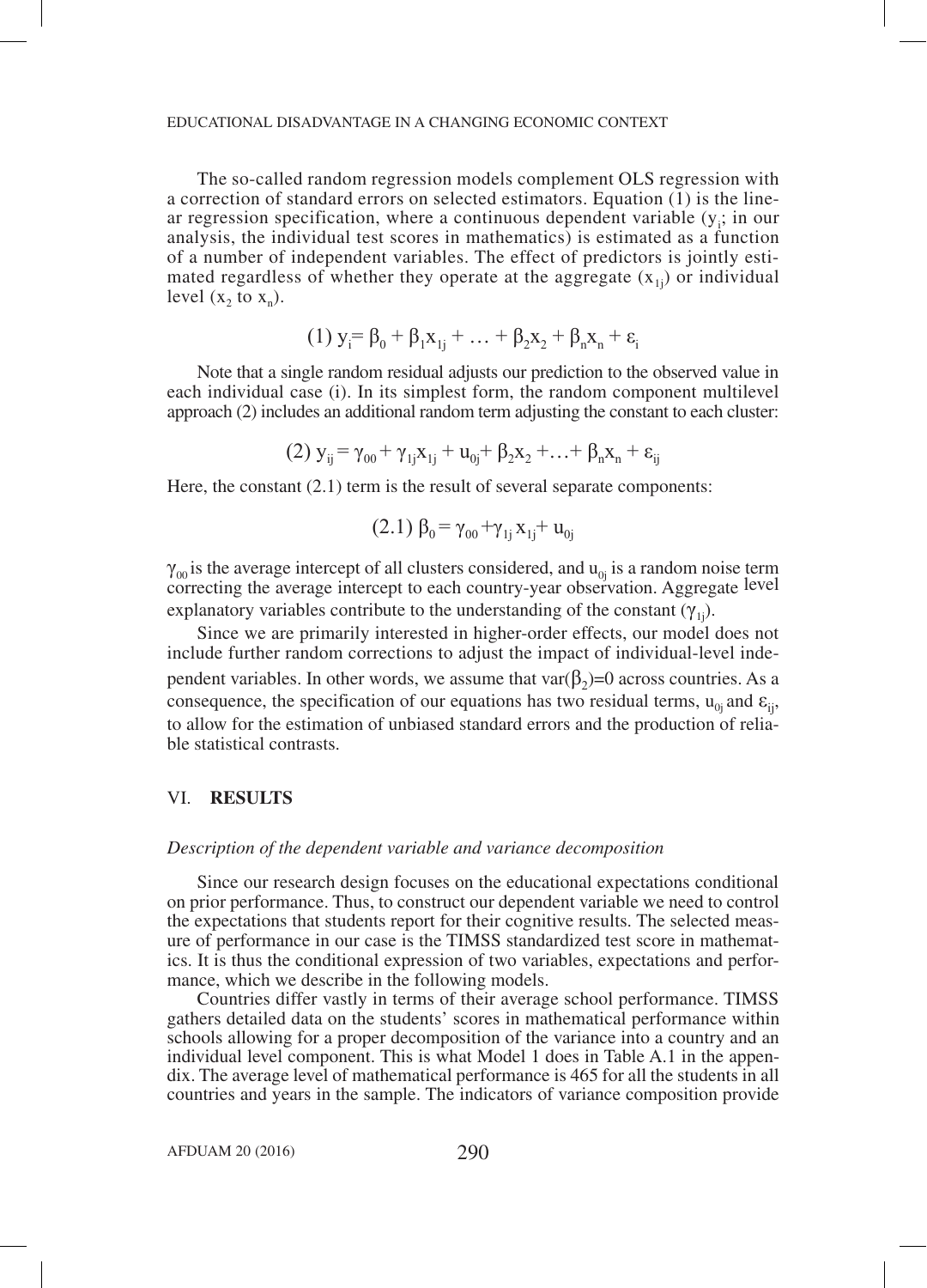further information unveiling that the random terms adjusting the constant to each country-year subsample  $(\sigma^2_{\text{u0j}})$ , is almost as important as the individual level residual variation  $(\sigma_{el}^2)$ . In fact, the inter-class correlation coefficient, which reports the proportion of the overall variation that lies at the between-country level is 0.4.

Figure 1 ranks the specific country-wave corrections adjusting the average level of performance of students within clusters. The dashed red line starting at  $y=0$ refers to the average constant term shown in Table A.1 ( $\gamma_{00}$ =465). Below this line, countries underperform on average by the size of the random correction. From the graph it comes evident that African and Middle Eastern countries are vastly over-represented among the worst performers: South Africa, Ghana, Qatar, Saudi Arabia, Botswana and Morocco among others. On the contrary, many Asian countries are mostly placed among the top performers: Hong Kong, South Korea, Japan or Singapore, just to mention a few.

Model 2 in Table A.1 shows the same variance decomposition for the case of educational expectations. The DK answers were recoded into missing values. For the complete sample, the average expectations are relatively high with ( $\gamma_{00}$ =4.6). A significant amount of variation adjusts this average prediction across TIMSS countries and waves, although the inter-class correlation coefficient here suggests that most of the overall variation takes place at the individual level. Actually 90% of the expected educational careers of the students in our sample are produced by individual level mechanisms. Figure 2 plots the ranking of country waves along this dimension. While rankings of countries according to their average performance are well known, this sort of evidence provides a fresh look on international differences in educational outcomes. The list of countries under-adjusting  $\gamma_{00}$  is rather heterogeneous from the point of view of educational outcomes and economic development. Finland and Ukraine are by far the countries where, on average, students report less educational aspirations followed by Georgia, the Czech Republic, Ghana, South Africa, Australia and Japan. Among the best performers in this dimension we find most of the Arab countries including Saudi Arabia, Jordan, the United Arab Emirates, Qatar, but also countries such as Lithuania, Japan or the US. Since markers are delimited by confidence intervals, the left graph in Figure 3 confirms that these cross-country-wave differences are statistically significant.









Calculated from estimates shown in Model 1-Table A.1 Calculated from estimates shown in Model 2-Table A.1.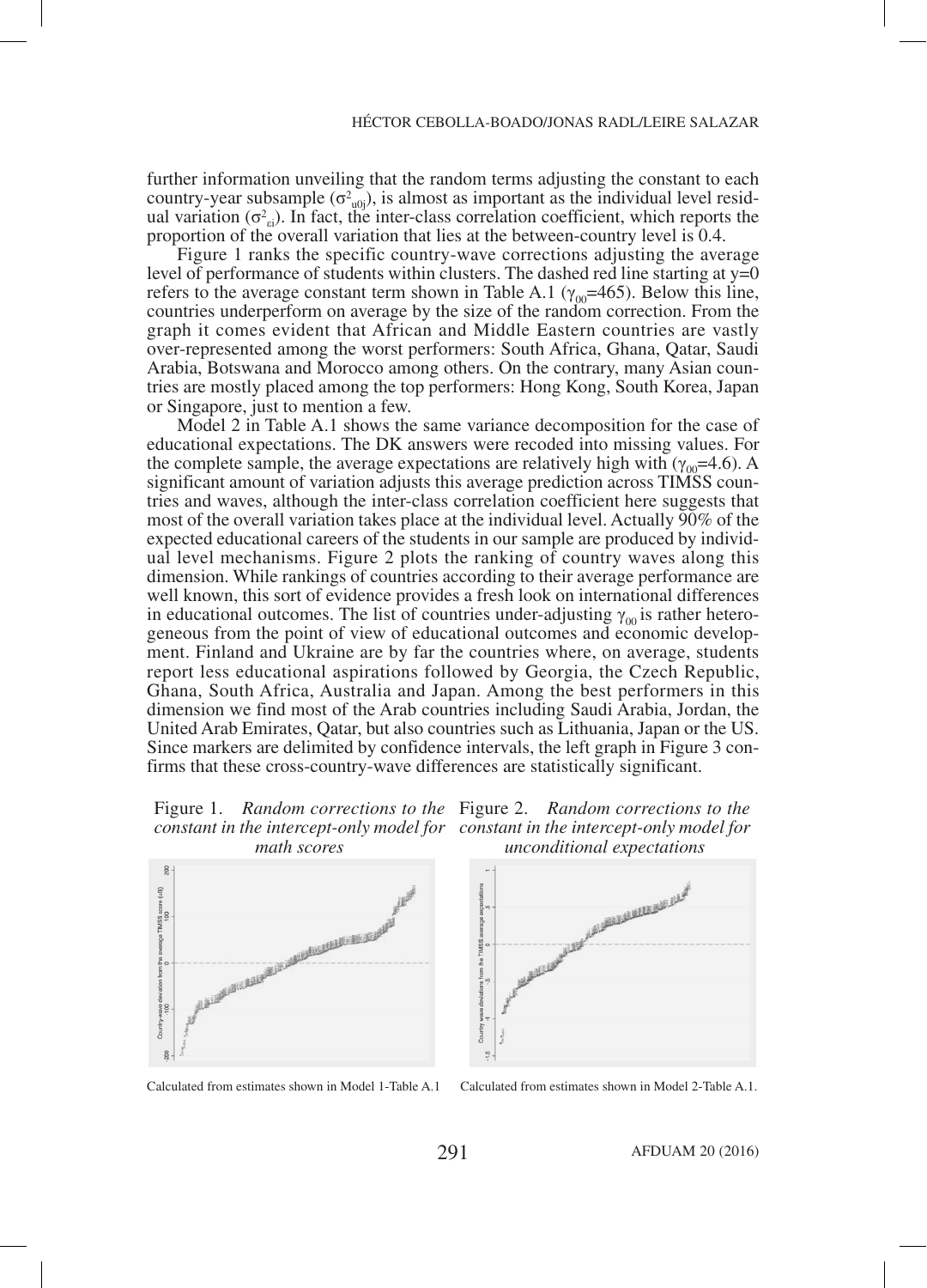The third model in Table A.1 shows conditional expectations. The intercept-only model is completed with the scores in mathematics as a predictor. This is our dependent variable of interest. Interestingly, the between country dispersion doubles to 0.2. The right graph in Figure 3 shows how the country effect shifts compared to the aggregate level dispersion provided by the intercept-only model for unconditional expectations.





Estimated from Models 2 and 3 in Table A.1. Markers include confidence intervals. Red lines (y=0) mark the average constant as seen in models.

In other words, there is more room for country-level explanations in the way students formulate their expectations given their school performance than in the production of unconditional expectations. This 22% of the overall variation that lies at the between country-wave level is the focus of this paper in which we argue that the economic context shapes the type of incentives to invest in education that students have and impact his/her conditional expectations.

Given the huge international differences in performance and in other relevant characteristics of the educational systems, we shall present the results of our analysis for two separate groups of countries. We define rich countries as those with a GDP per capita above the level of \$15,000 (excluding the oil producers in the Arabian Peninsula). Developing countries are those below \$15,000 plus Saudi Arabia, Bahrain, Kuwait, Oman, Qatar and the United Arab Emirates. Table A.2 in the appendix presents the variance decomposition for these two subsamples. On average, the con-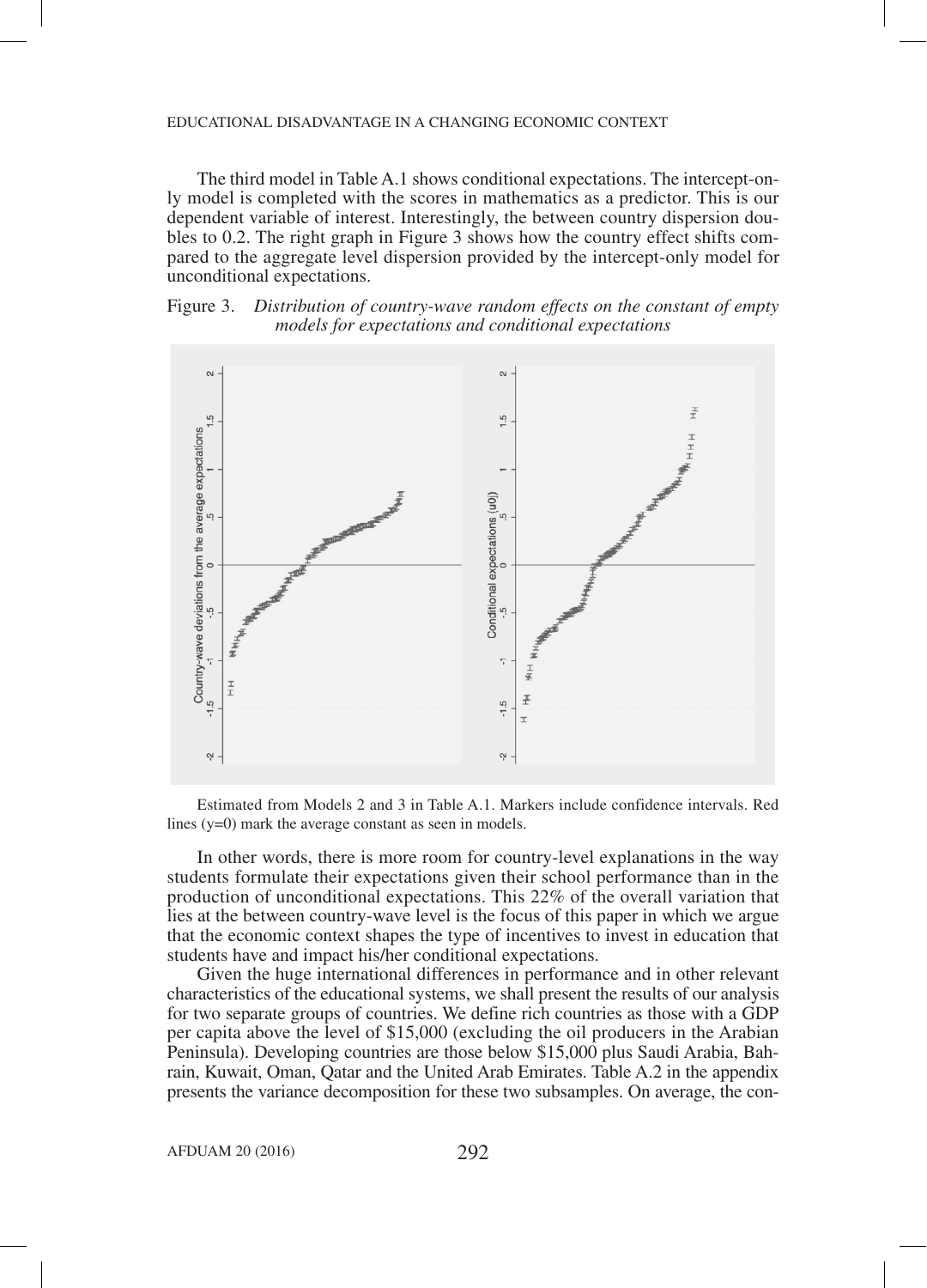ditional expectations are by far higher among students in developing countries. In addition, countries within the two clusters are more homogeneous now, the proportion of the variance that takes place at the country level is logically smaller compared to the full sample (12% for the rich and 9% for the developing countries).

#### *Hypotheses testing*

Our hypotheses articulate a number of expectations about the existence of cross-country regularities as to how the conditional expectations adapt to the general economic circumstances that countries experience. We developed two set of hypotheses. H1 (a and b) relate to changes in the constant of the regression line in which parental background impacts the production of conditional expectations. Hypothesis 2 (a and b) and 3 relate to changes in the slope of parental background regardless of changes in the constant. We thus concentrate hereafter on fixed estimates from linear random intercept models since our main interest is not in the country-specific differences in the way predictors shape our dependent variable, but rather in processes that happen with certain regularity across countries.

Our first set of hypotheses states that changes in the economic context might impact the overall level of conditional expectations of students. We thus expect a significant change in the multilevel constant through changes in the rate of economic growth. In our models, economic growth is modeled using a dynamic measure of the country-year prosperity such as GDP growth expressed as the percentage increase from the previous year. This variable is not meaningful unless the overall wealth of countries is included in the models. We, thus, also control for GDP per capita (multiplied by 1000, for an easier interpretation of the coefficients).

Two individual level controls are also introduced in the model specification, sex (females adopt the value of 1) and the highest level of parental education (expressed as a continuous variable from the standard ISCED classification as explained earlier in the paper). From Table 1 we see that the impact of parental education seems to be stronger among rich countries than among the developing countries. The effect of sex is strikingly similar in both subsamples and turns out to be negatively associated with conditional expectations.

|                  |                            | Rich countries       | Developing<br>countries |
|------------------|----------------------------|----------------------|-------------------------|
| Individual level | Math scores                | $0.01***$            | $0.01***$               |
|                  | Female                     | (0.00)<br>$-0.27***$ | (0.00)<br>$-0.28***$    |
|                  | Highest parental education | (0.01)<br>$0.22***$  | (0.00)<br>$0.16***$     |
|                  |                            | (0.00)               | (0.00)                  |

Table 1. *Random constant linear model. Conditional expectations. Hypothesis 1. Effect of GDP growth on conditional expectations*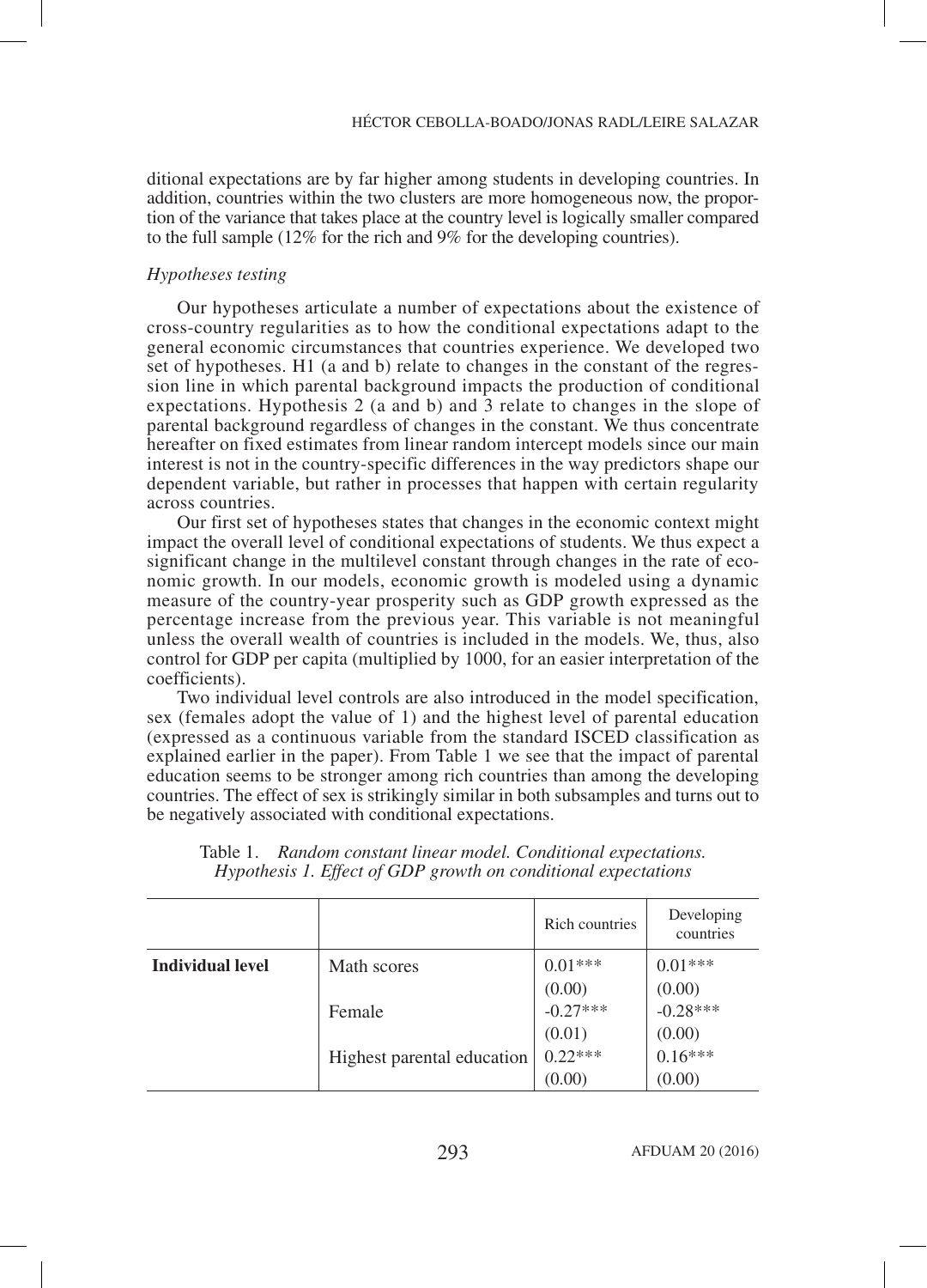|                                              |                          | Rich countries | Developing<br>countries |
|----------------------------------------------|--------------------------|----------------|-------------------------|
| <b>Country-wave level</b>                    | GDP per capita $(x1000)$ | $0.01*$        | $0.01***$               |
|                                              |                          | (0.01)         | (0.00)                  |
|                                              | GDP growth               | $0.05**$       | $-0.02*$                |
|                                              |                          | (0.02)         | (0.01)                  |
| <b>Constant</b>                              |                          | $0.52***$      | $2.13***$               |
|                                              |                          | (0.20)         | (0.09)                  |
| N                                            |                          | 183489         | 306073                  |
| N. cntry wave                                |                          | 68             | 81                      |
| Chi <sup>2</sup>                             |                          | 62461.86       | 70713.61                |
|                                              |                          | 0.40           | 0.39                    |
| $\sigma^2(u_{0j})$<br>$\sigma^2(\epsilon_i)$ |                          | 1.29           | 1.27                    |

Legend: b(se)

 $*$  p $< 1$ ;  $*$  p $< 0.05$ ;  $*$   $*$  p $< 0.01$ 

The models suggest that students in less developed countries are clearly more ambitious conditional on their prior performance than their counterparts in wealthier economies (note differences in the constant terms). Above and beyond this rough difference, the impact of a changing economic environment on conditional expectations is shown to be different for wealthier and developing countries. We thus have a mixed confirmation of our first set of hypotheses. For wealthier countries, H1a applies since the impact of economic growth on our dependent variable is positive. On the contrary, among developing countries, the impact of economic growth on the constant is negative, as suggested by our H1b expectation. Although the size of these effects is small, as expected when explaining cross-country differences, in both cases it is statistically significant.

Our second block of hypothesis refers to the impact of economic growth on social background inequality in conditional expectations. Our substantive interest here is, thus, not in how a shrinking economy impacts the constant of the equation modeling the configuration of conditional expectations, but more importantly, on the slope of social origin. We expect that GDP growth affects the way in which background variables produce inequality. Specifically, we use parental education to incorporate into our models the socioeconomic background of students. According to H2a, we expect an increasing level of inequality when the economy shrinks, while H2b suggests a decreasing gradient. Therefore, parental education is interacted with GDP growth in Table 2 to find out whether the slope of parental education is more or less steep as a function of the broader economic context. Two different models are presented for each subsample of countries. First, we introduce highest parental education as a continuous variable to be used as a reference model. In the models in the second column of each panel parental education is decomposed into seven dummies (being ISCED equal to 1 or lower the reference category) to account for its non-linearity, and then interacted with GDP growth.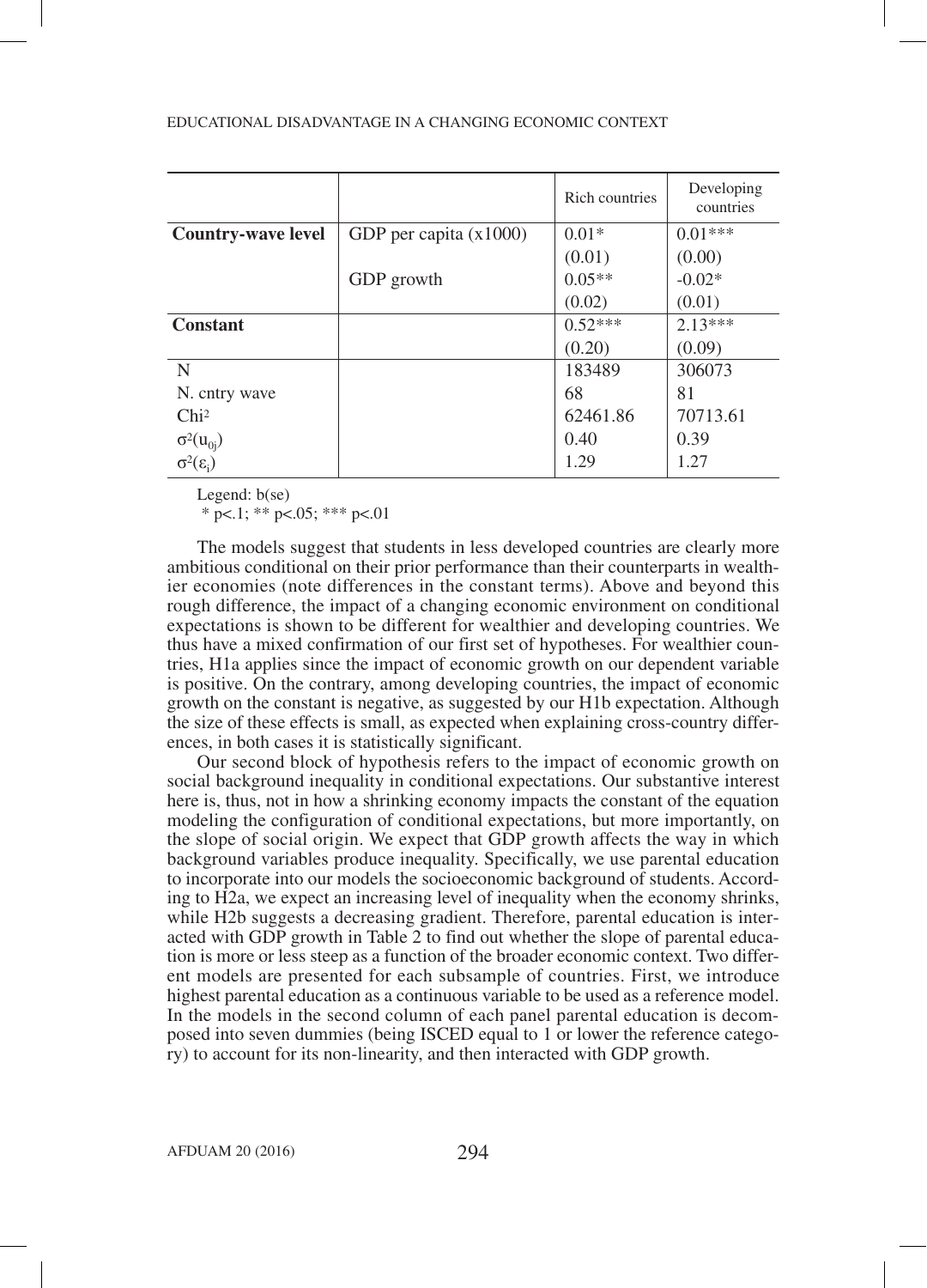|                                                 |                        |                      | Rich countries       |                      | Developing countries |
|-------------------------------------------------|------------------------|----------------------|----------------------|----------------------|----------------------|
|                                                 |                        | M <sub>0</sub>       | M1                   | M <sub>0</sub>       | M1                   |
| <b>Individual level</b>                         | Math score             | $0.01***$<br>(0.00)  | $0.01***$<br>(0.00)  | $0.01***$<br>(0.00)  | $0.01***$<br>(0.00)  |
|                                                 | Gender                 | $-0.27***$<br>(0.01) | $-0.27***$<br>(0.01) | $-0.28***$<br>(0.00) | $-0.28***$<br>(0.00) |
|                                                 | H-parental education   | $0.22***$<br>(0.00)  |                      | $0.16***$<br>(0.00)  |                      |
| <b>Country level</b>                            | GDP per capita (x1000) | $0.01*$<br>(0.01)    | 0.01<br>(0.00)       | $0.01***$<br>(0.00)  | $0.01***$<br>(0.00)  |
|                                                 | GDP growth             | $0.05**$<br>(0.02)   | $0.06**$<br>(0.02)   | $-0.02*$<br>(0.01)   | $-0.01$<br>(0.01)    |
| <b>Additive effects</b><br>(ISCED 1: reference) | h-ISCED <sub>2</sub>   |                      | $-0.09**$<br>(0.04)  |                      | $0.12***$<br>(0.02)  |
|                                                 | h-ISCED <sub>3</sub>   |                      | $0.20***$<br>(0.03)  |                      | $0.31***$<br>(0.02)  |
|                                                 | h-ISCED 4              |                      | $0.47***$<br>(0.04)  |                      | $0.52***$<br>(0.02)  |
|                                                 | h-ISCED 5b             |                      | $0.69***$<br>(0.04)  |                      | $0.62***$<br>(0.03)  |
|                                                 | h-ISCED 5a             |                      | $1.00***$<br>(0.03)  |                      | $0.79***$<br>(0.02)  |
|                                                 | h-ISCED 6              |                      | $1.32***$<br>(0.04)  |                      | $1.00***$<br>(0.02)  |
| <b>Interactions</b><br>(ISCED 1: reference)     | h-ISCED2*GDP growth    |                      | $0.03***$<br>(0.01)  |                      | $-0.01***$<br>(0.00) |
|                                                 | h-ISCED3*GDP growth    |                      | 0.01<br>(0.01)       |                      | $-0.02***$<br>(0.00) |
|                                                 | h-ISCED4*GDP growth    |                      | $-0.01$<br>(0.01)    |                      | $-0.02***$<br>(0.00) |
|                                                 | h-ISCED5a*GDP growth   |                      | $-0.03***$<br>(0.01) |                      | $-0.02***$<br>(0.00) |
|                                                 | h-ISCED5b*GDP growth   |                      | $-0.05***$<br>(0.01) |                      | $-0.02***$<br>(0.00) |
|                                                 | h-ISCED6*GDP growth    |                      | $-0.04***$<br>(0.01) |                      | $-0.02***$<br>(0.00) |
| <b>Constant</b>                                 |                        | $0.52***$<br>(0.20)  | $0.92***$<br>(0.18)  | $2.13***$<br>(0.09)  | $2.28***$<br>(0.08)  |
| N<br>N. cntry wave                              |                        | 183489<br>63         | 183489<br>63         | 306073<br>81         | 306073<br>81         |

Table 2. *Random constant linear model. Conditional expectations. Hypothesis 2. Slope of parental education\*GDP growth*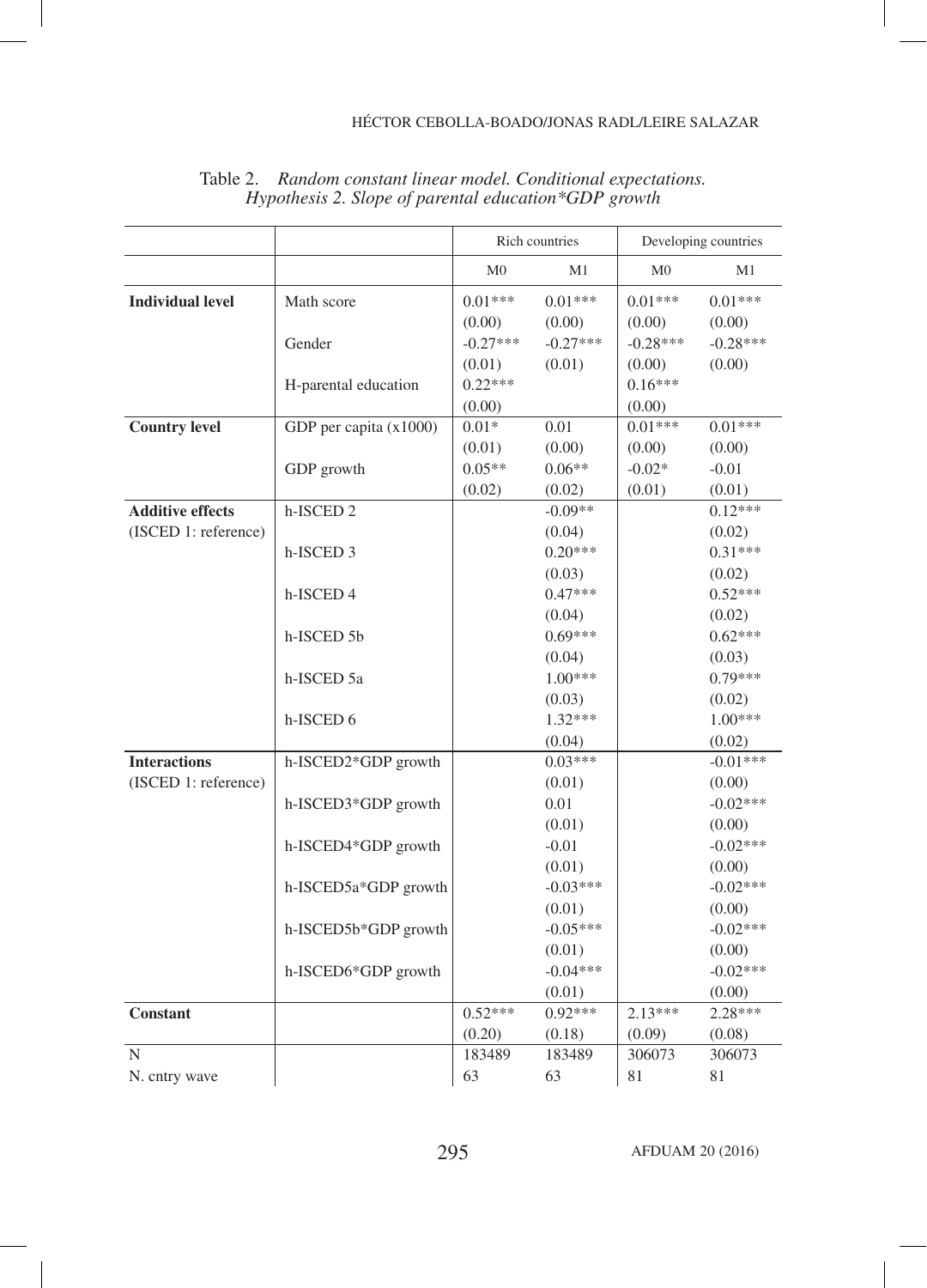| EDUCATIONAL DISADVANTAGE IN A CHANGING ECONOMIC CONTEXT |  |
|---------------------------------------------------------|--|
|---------------------------------------------------------|--|

|                                              | Rich countries |                | Developing countries |          |
|----------------------------------------------|----------------|----------------|----------------------|----------|
|                                              | M <sub>0</sub> | M <sub>1</sub> | M <sub>0</sub>       | M1       |
| Chi <sup>2</sup>                             | 62461.86       | 63459.97       | 70713.61             | 71061.10 |
|                                              | 0.38           | 0.35           | 0.39                 | 0.34     |
| $\sigma^2(u_{0j})$<br>$\sigma^2(\epsilon_i)$ | 1.13           | 1.13           | 1.28                 | 1.28     |

Legend: b(se)

 $*$  p $< 1$ ;  $*$  p $< 0.05$ ;  $*$   $*$  p $< 0.01$ 

Interestingly, both developing and wealthy countries behave similarly at this point, since inequality increases in both groups when the economy contracts. However, the increase in inequality in the configuration of conditional expectations when growth is slower is of a different size. The main (additive) effect of parental education is positive in both subsets of countries. However, the levels of parental education in which this process mostly concentrates differ for the two groups: whereas the impact of coming from a parental couple with less than secondary education is stronger among developing countries than among developed economies, having parents with post-compulsory education is more determinant among the latter group. This is probably due to the extent to which both groups of countries have advanced in the processes of educational expansion.

H2a is confirmed for all countries. In other words, as a consequence of a diminishing economic growth, inequality expands. However, note that, being the effect of parental education on conditional expectations positive, the change in the slope produced by a booming economy is more intense among developed countries. Here, the effects of higher levels of parental education also appear to be stronger among wealthy countries. The slope of parental educational levels 5a, 5b and 6 is more pronounced in periods of recession than during and economic expansion. There are no differences between the slopes of the lower levels of parental education as a function of the economic growth. Taken together, the results show that the periods of economic growth have an equalizing impact on the formulation of conditional expectations. Inequality is, thus, larger during recessions. A similar process happens in developing countries, although here the specific impact of the economic context on the effect of parental education is almost linear. For all the categories of the parental education variable, the reduction associated to a onepoint increase of the GDP growth is -0.02 (38).

We finally test our last expectation, as formulated in H3. This hypothesis in fact seeks to provide a mechanism through which inequality increases in less successful economic settings. Our expectation is that this effect is partly due to a composition effect in the weight of the deprived population during periods of expansion and recession. Our factor of deprivation models how deprived the family is with respect to its country-wave context. Our expectation is that by considering the specific context of deprived families and their relative weight in the general population in each cluster, the above-identified expanding inequality during periods of

 <sup>(38)</sup> As a robustness check, we replicated the models using migrant status as the main source of background disadvantage producing differentials in conditional expectations. Interestingly, the same pattern arises: in periods of economic expansion, the distribution of conditional expectations between migrants and natives is more equal than when facing economic hardship. Results are not shown but available upon request.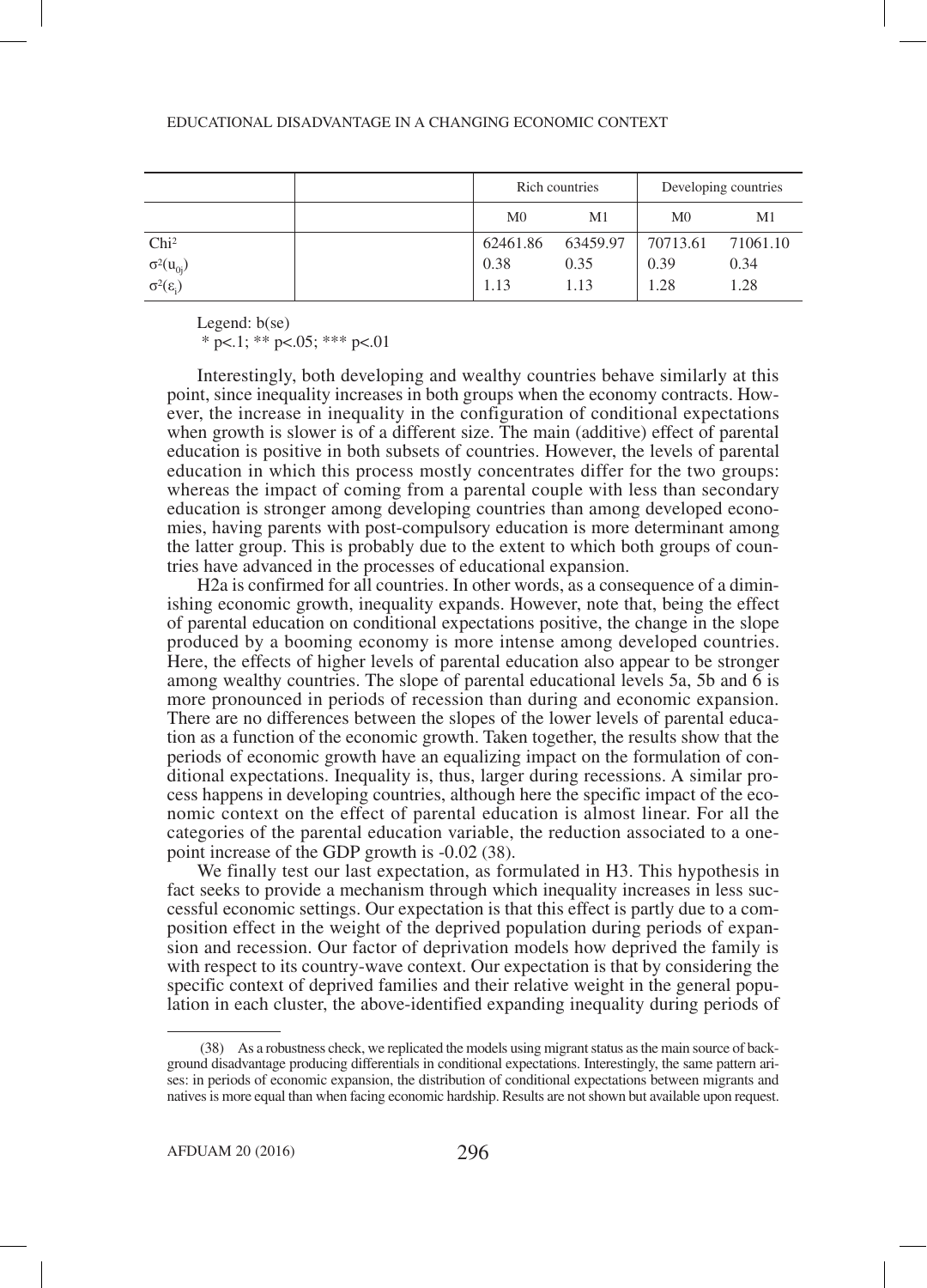recession should be partially explained. Technically, the only change in these final models with respect to those presented in Table 2 is that the models in the second column of each panel includes our deprivation factor. For this hypothesis to hold, we expect to see a negative effect of deprivation together with a reduction in the size of the interaction terms when controlling for deprivation.

|                              |                        |            | Rich countries | Developing countries |                |
|------------------------------|------------------------|------------|----------------|----------------------|----------------|
|                              |                        | M1         | M <sub>2</sub> | M1                   | M <sub>2</sub> |
| <b>Individual level</b>      | Math score             | $0.01***$  | $0.01***$      | $0.01***$            | $0.01***$      |
|                              | Gender                 | $-0.26***$ | $-0.26***$     | $-0.30***$           | $-0.30***$     |
|                              | Deprivation            |            | $-0.09***$     |                      | $-0.11***$     |
| <b>Country-wave level</b>    | GDP per capita (x1000) | $0.01*$    | $0.01*$        | $-0.00$              | $-0.00$        |
|                              | GDP growth             | $0.09***$  | $0.09***$      | $0.03*$              | $0.03**$       |
| <b>Main/additive effects</b> | h-ISCED <sub>2</sub>   | $-0.02$    | $-0.04$        | $0.12***$            | $0.10***$      |
|                              | h-ISCED 3              | $0.31***$  | $0.27***$      | $0.33***$            | $0.28***$      |
|                              | h-ISCED 4              | $0.56***$  | $0.52***$      | $0.56***$            | $0.51***$      |
|                              | h-ISCED 5a             | $0.78***$  | $0.73***$      | $0.70***$            | $0.63***$      |
|                              | h-ISCED 5b             | $1.09***$  | $1.04***$      | $0.84***$            | $0.76***$      |
|                              | h-ISCED 6              | $1.43***$  | $1.37***$      | $1.03***$            | $0.94***$      |
| <b>Interactions</b>          | h-ISCED 2*GDP growth   | 0.01       | 0.01           | $-0.01***$           | $-0.01***$     |
|                              | h-ISCED 3*GDP growth   | $-0.02*$   | $-0.02*$       | $-0.02**$            | $-0.03***$     |
|                              | h-ISCED 4*GDP growth   | $-0.03***$ | $-0.03***$     | $-0.04***$           | $-0.04***$     |
|                              | h-ISCED 5a*GDP growth  | $-0.05***$ | $-0.05***$     | $-0.03***$           | $-0.03***$     |
|                              | h-ISCED 5b*GDP growth  | $-0.08***$ | $-0.08***$     | $-0.03***$           | $-0.04***$     |
|                              | h-ISCED 6*GDP growth   | $-0.07***$ | $-0.07***$     | $-0.03***$           | $-0.03***$     |
| Constant                     |                        | $0.77***$  | $0.82***$      | $2.26***$            | $2.38***$      |
| $\mathbf N$                  |                        | 120238     | 120238         | 161275               | 161275         |
| N. cntry wave                |                        | 42         | 42             | 48                   | 48             |
| Chi <sup>2</sup>             |                        | 40953.70   | 41515.50       | 38554.20             | 39589.56       |
| $\sigma^2(u_{0i})$           |                        | 0.32       | 0.30           | 0.31                 | 0.31           |
| $\sigma^2(\epsilon_i)$       |                        | 1.12       | 1.11           | 1.29                 | 1.29           |

| Table 3. Random constant linear model. Conditional expectations. |
|------------------------------------------------------------------|
| Hypothesis 3. Impact of deprivation on inequality                |

Legend: b(se)

 $*$  p<.1; \*\* p<.05; \*\*\* p<.01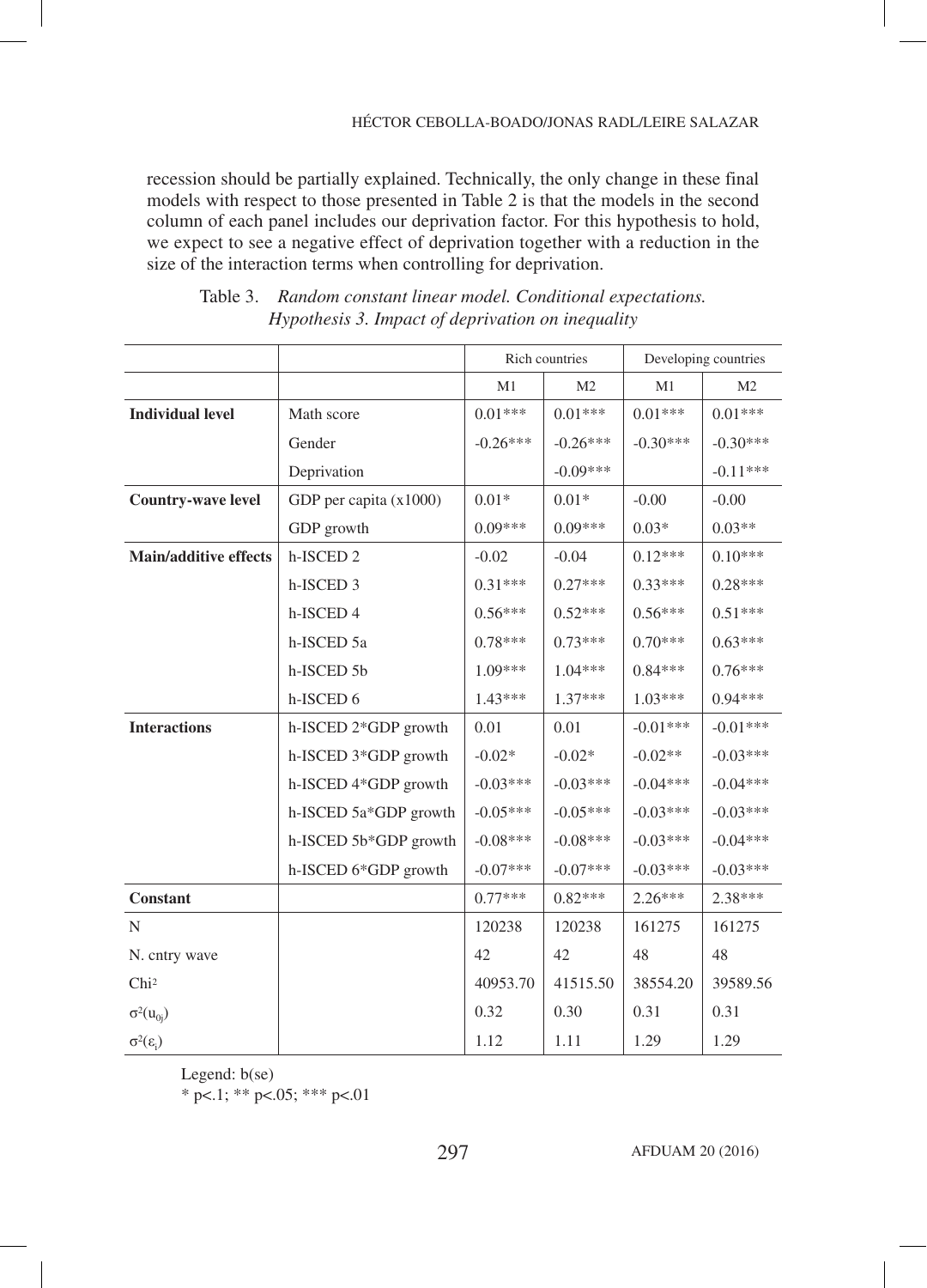Although the effect of deprivation is negative, accounting for the degree of deprivation that families experience makes virtually no difference for social background gradients, neither in developing nor in wealthy countries (39). Note that the changing impact in the effect of parental education as a function of economic growth here compared to the estimates shown in Table 2 is due to a sizeable reduction in the analytic sample size.

## VII. **CONCLUSIONS**

When trying to address the impact of macro variables in shaping educational careers across countries, mainstream comparative research has mostly focused on the institutional design of the educational systems as the main explanatory factor. Our paper contributes to this literature by focusing on the role of the overall economic context in the formation of educational expectations among students in the final stages of their compulsory education.

Our analysis confirms that a country's growth trend has a twofold effect on the aspirations that students hold conditional on prior school results. To start with, growth has an impact on the average level of educational expectations, but this impact differs between developed and developing economies: a shrinking economy decreases the level of expectations that students hold in wealthier countries. Our interpretation of this finding suggests that the cost of education might represent a heavier burden for the average family when facing this negative changing context. Poorer quality of education consequent of lower public spending may play a role here as well. Meanwhile, among developing countries, the opposite effect happens. In other words, a contracting economy boosts the aspirations of students, probably reflecting the consequences of diminished labor demand. Although these effects are small in size, both appear to be robust.

Besides this general effect on the overall level of expectations, this study has shown that economic recession likely yields an impact on the amount of inequality of aspirations by social origin. In rich and developing countries alike, economic downturns lead to stronger social background effects on educational expectations. We explain this finding of accentuated social inequalities with a «privileged information effect» regarding the expected payoffs of educational credentials. While children from better social origins understand the increased importance of education in crisis times and prolong their educational careers accordingly, children from lower social origins fail to perceive that returns to education increase when labor markets are tight, offering little benefits to early school leavers. In this way, economic recession not only leads to greater social inequality in the short term; by exacerbating social background effects on children's educational attainment, it is also likely to entail enduring effects on social disparities and life chances in the long term.

 <sup>(39)</sup> This is only the case if the sample used for the estimation of models 1 in Table 3 is restricted. If the larger sample size is used instead, we see a noticeable reduction in the size of the interaction terms.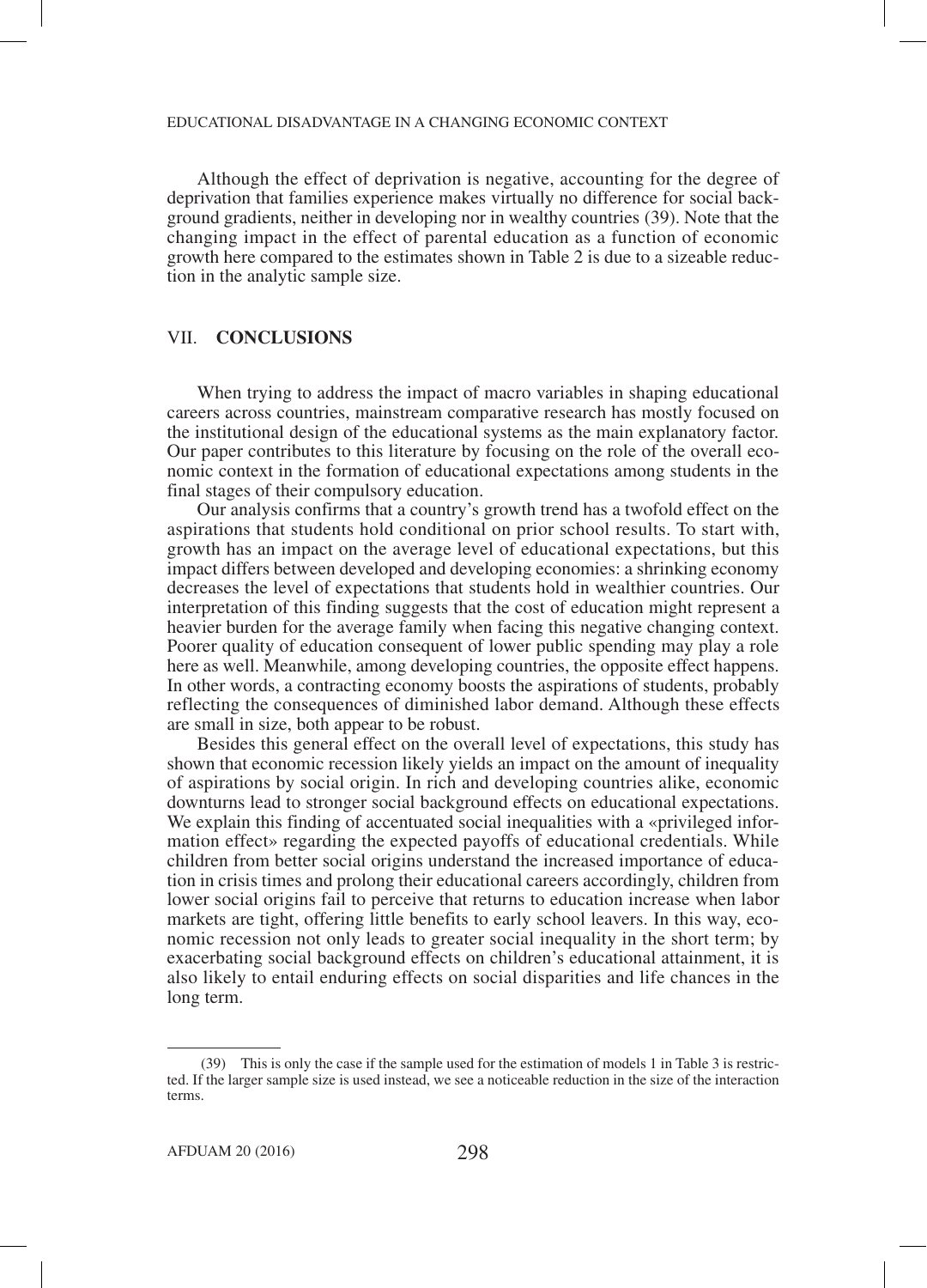# VIII. **BIBLIOGRAPHIC REFERENCES**

- Acemoglu, D. and Pischke, S., «Changes in the Wage Structure, Family Income and Children's Education», *European Economic Review*, Papers and Proceedings, n.º 45, 2001, pp. 890-904.
- Andersen, S. H., «Common Genes or Exogenous Shocks? Disentangling the Causal Effect of Paternal Unemployment on Children's Schooling Efforts», *European Sociological Review*, first published online Dec. 6, 2011: doi:10.1093/esr/jcr088 (forthcoming).
- BLÖNDAL, S., FIELD, S. and GIROUARD, N., «Investment in Human Capital through Post-Compulsory Education and Training», *OECD Economic Studies n.º 34, 2002/I*, Paris, 2002.
- BOTELHO, A. and COSTA PINTO, L., «Students' expectations of the economic returns to college education: results of a controlled experiment», *Economics of Education Review*, Vol. 23, n.º 6, 2004, pp. 645-653.
- Boudon, R., *Education, Opportunity, and Social Inequality*, New York, Wiley, 1974.
- BREEN, R. and GOLDTHORPE, J. H., «Explaining Educational Differentials: Towards a Formal Rational Action Theory». *Rationality and Society,* n.º 9, 1997, pp. 275-305.
- Breen, R. (ed.), *Social Mobility in Europe*, Oxford, Oxford UP, 2004.
- Breen, R. and Jonsson, J. O., «Inequality of Opportunity in Comparative Perspective: Recent Research on Educational Attainment and Social Mobility», *Annual Review of Sociology*, n.º 31, 2005, pp. 223-243.
- Brunello, G., C. Lucifora and Winter-Ebmer, R., «The Wage Expectations of European Business and Economics Students», *The Journal of Human Resources*, Vol. 39, n.º 4, 2004, pp. 1116-1142.
- Conley, D., «Capital for College: Parental Assets and Postsecondary Schooling», *Sociology of Education,* n.º 74, 2001, pp. 59–72.
- Erikson, R. and Jonsson, J. O., «Explaining Class Inequality in Education: The Swedish Test Case», in Erikson, R. and J.O. Jonsson (eds.), *Can Education be Equalized? The Swedish Case in Comparative Perspective*, Boulder, Co., Westview, 1996, pp. 1-64.
- Grusky, D.B., B. Western, and Wimer C. (eds.), *The Great Recession*. New York, Russell Sage, 2011.
- Hour, M., «Social and Economic Returns to College Education in the United States», *Annual Review of Sociology,* n.*º* 38, 2012, pp. 379–400.
- International Association for the Evaluation of Educational Achievement (IEA), *TIMSS (Trends in Mathematics and Science Study) data 2003, 2007 and 2011*. Retrieved at http://timss.bc.edu/.
- International Labour Organization. 2011. Report of the Director-General, *Impact of the Global Recession on Education*, ILO, Geneva: http://www.ilo.org/wcmsp5/groups/ public/---ed\_dialogue/---sector/documents/publication/wcms\_162171.pdf
- Jackson, M. (ed.), *Determined to Succeed? Performance versus Choice in Educational Attainment*, Stanford, Stanford University Press, 2013.
- JACKSON, M., ERIKSON, R., GOLDTHORPE, J. and YAISH, M., «Primary and Secondary Effects in Class Differentials in Educational Attainment. The Transition to A-Level Courses in England and Wales», *Acta Sociologica*, n.º 50, 2007, pp. 211-229.
- Jacob, B.A. and Linkow, T. W., «Educational Expectations and Attainment», in Duncan, G.J. and J. Murnane (eds.), *Whither Opportunity: Rising Inequality, Schools, and Children's Life Chances*, New York, Russell Sage, 2011, pp. 133-165.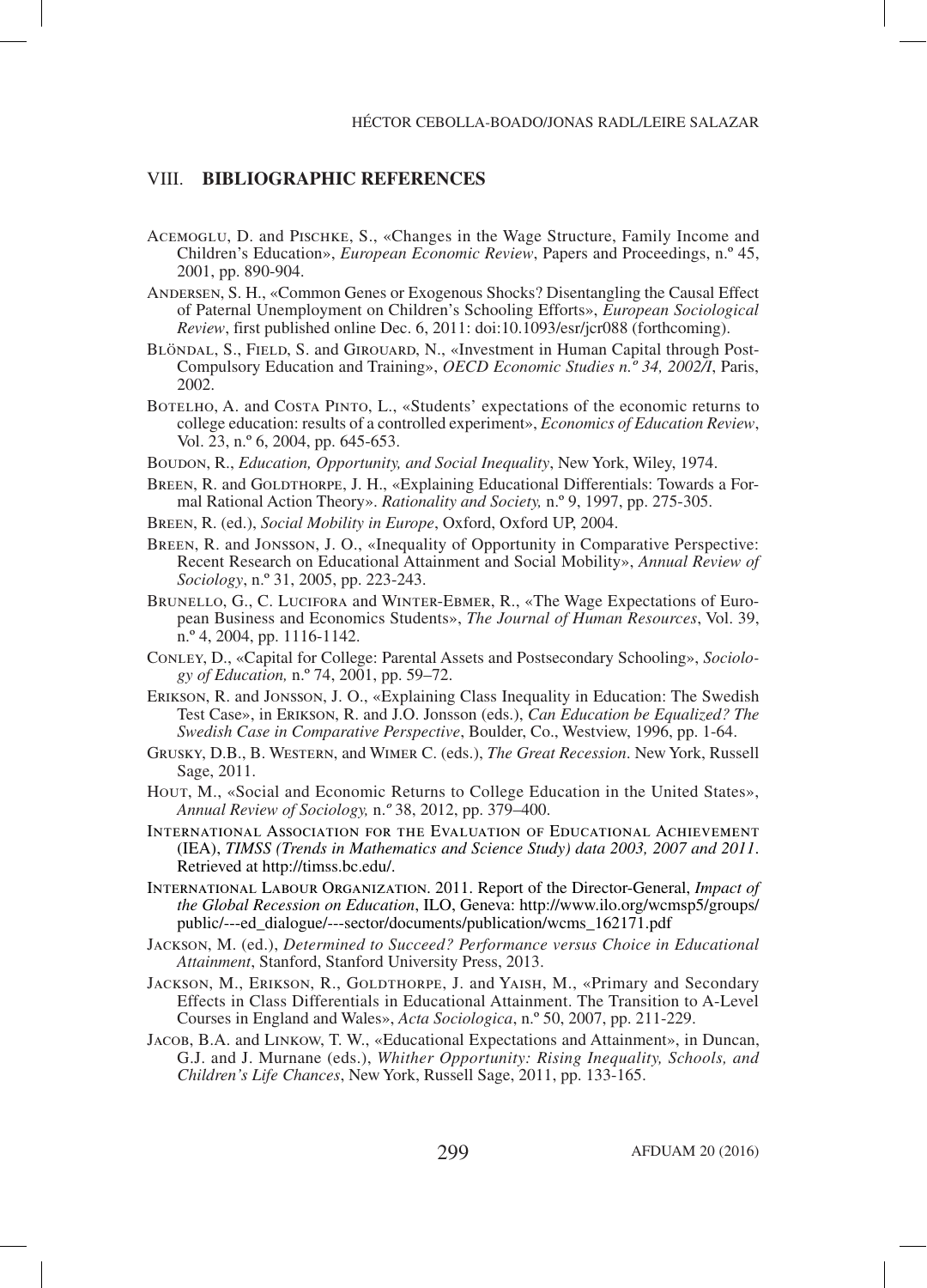- Jensen, R., «The (Perceived) Returns to Education and the Demand for Schooling», *The Quarterly Journal of Economics,* Vol. 125, n.º 2, 2010, pp. 515-548.
- Kloosterman, R., Ruiter, S., De Graaf, P. M. and Kraaykamp, G., «Parental education, children's performance and the transition to higher secondary education: trends in primary and secondary effects over five Dutch school cohorts (1965–99)», *British Journal of Sociology* Vol. 60, n.º 2, 2009, pp. 377-398.
- Levine, P. B., «How Does Parental Unemployment Affect Children's Educational Performance?», in Duncan, G. and R. Murnane (eds.), *Whither Opportunity: Rising Inequality, Schools, and Children's Life Chances*, New York, Russell Sage, 2011, pp. 315-339.
- Lucas, S. R., «Stratification Theory, Socioeconomic Background, and Educational Attainment: A Formal Analysis», *Rationality and Society,* n.º 21, 2009, pp. 459–511.
- Mare, R. D, «Change and Stability in Educational Stratification», *American Sociological Review* n.º 46, 1981, pp. 72–87.
- MORGAN, S.L., T.S. LEENMAN, J. J. TODD and K.A. WEEDEN, «Occupational Plans, Beliefs About Educational Requirements, and Patterns of College Entry», *Sociology of Education* (forthcoming).
- OECD Education Ministerial Meeting, *Tackling the Effects of the Crisis on Education*, Paris, OECD, 2010.
- Pfeffer, F. T., «Persistent Inequality in Educational Attainment and its Institutional Context», *European Sociological Review,* Vol. 24, n.º 5, 2008, pp. 543-565.
- Raftery, A.E., and Hout, M., «Maximally Maintained Inequality: Expansion, Reform, and Opportunity in Irish Education, 1921–75», *Sociology of Education,* Vol. 66, n.º 1, 1993, pp. 41–62.
- Reardon, S.F., «The Widening Academic Achievement Gap Between the Rich and the Poor: New Evidence and Possible Explanations», in Murnane, R. and G. Duncan (eds.), *Whither Opportunity? Rising Inequality,* Schools, and Children's Life Chances, New York: Russell Sage Foundation Press, 2011, pp. 91-117.
- REED, E.J., An Examination of the Educational Aspirations Parents Have for their Children, Dissertation, University of Iowa, 2012: http://ir.uiowa.edu/etd/2972
- Russell Sage Foundation, *The Great Recession and Public Education*: http://www.russellsage.org/awarded-project/great-recession-and-public-education, retrieved October 18 2012.
- Sewell, William H., Haller, A. O., and Portes, A., «The Educational and Early Occupational Attainment Process», *American Sociological Review*, Vol. 34, n.º 1, 1969, pp. 82-92.
- Stevens, A.H. and J. Schaller, «Short-Run Effects of Parental Job Loss on Children's Academic Achievement», *Economics of Education Review*, n.º 30: 2011, pp. 289–299.
- STOCKÉ, V., «Explaining Educational Decision and Effects of Families' Social Class Position: An Empirical Test of the Breen-Goldthorpe Model of Educational Attainment», *European Sociological Review,* Vol. 23, n.º 4, 2007, pp. 505-519.
- UNESCO, *The Impact of Economic Crisis on Higher Education*, Bangkok, 2012: http:// unesdoc.unesco.org/images/0021/002171/217144e.pdf
- VAN DE WERFHORST, H.G. and MIJS, J. J. B., «Achievement Inequality and the Institutional Structure of Educational Systems: A Comparative Perspective», *Annual Review of Sociology*, n.º 36, 2012, pp. 407–428.
- Wightman, P., «Parental Job Loss, Parental Ability and Children's Educational Attainment», *PSC Research Report,* n.º 12-761, 2012.
- WORLD BANK. World Development Indicators (WDI) data. Retrieved at http://data.worldbank.org/data-catalog/world-development-indicators.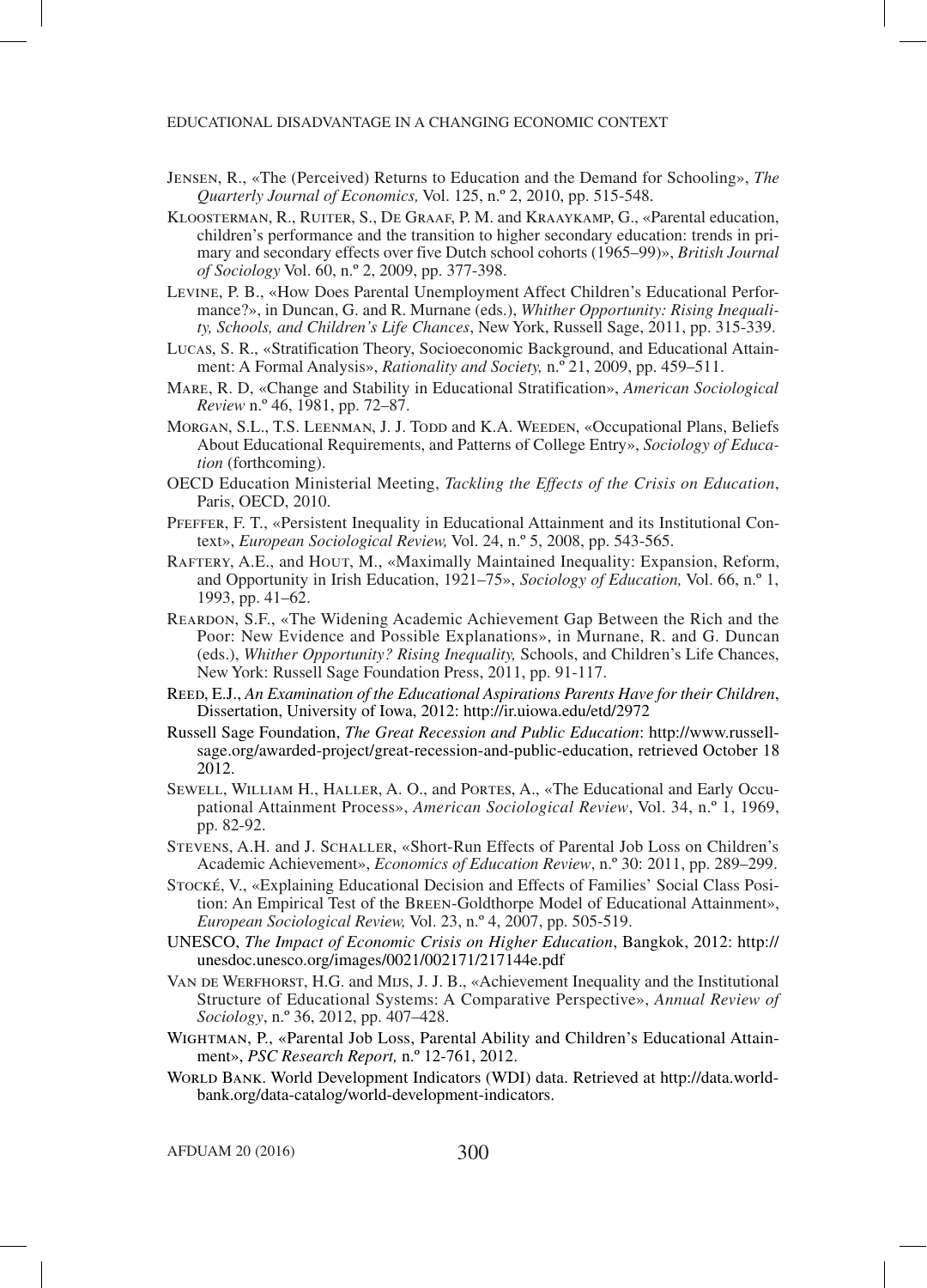# IX. **APPENDIX**

|                      | 2003         | 2007        | 2011         | $\mathbf n$ |
|----------------------|--------------|-------------|--------------|-------------|
| Australia            | $\mathbf X$  | $\mathbf X$ | $\mathbf X$  | 16,416      |
| Belgium              | $\mathbf X$  |             |              | 4,970       |
| Canada               | $\mathbf X$  | $\mathbf X$ | X            | 35,992      |
| Chile                |              |             | $\mathbf X$  | 5,835       |
| Cyprus               | $\mathbf X$  | $\mathbf X$ |              | 8,401       |
| Czech Rep.           |              | $\mathbf X$ |              | 4,845       |
| Finland              |              |             | X            | 4,266       |
| Hong Kong            | $\mathbf X$  | $\mathbf X$ | $\mathbf X$  | 12,457      |
| Hungary              | $\mathbf{X}$ | $\mathbf X$ | X            | 12,591      |
| Israel               | $\mathbf X$  | $\mathbf X$ | $\mathbf{X}$ | 12,311      |
| Italy                | $\mathbf X$  | $\mathbf X$ | X            | 12,665      |
| Japan                | $\mathbf X$  | $\mathbf X$ | $\mathbf{X}$ | 13,582      |
| Korea, Rep.          | $\mathbf X$  | $\mathbf X$ | X            | 14,715      |
| Lithuania            |              | $\mathbf X$ | $\mathbf X$  | 8,738       |
| Malta                |              | $\mathbf X$ |              | 4,670       |
| Netherlands          | $\mathbf X$  |             |              | 3,065       |
| New Zealand          | $\mathbf X$  |             | $\mathbf X$  | 9,137       |
| Norway               | $\mathbf X$  | $\mathbf X$ | $\mathbf X$  | 12,622      |
| Singapore            | $\mathbf X$  | $\mathbf X$ | $\mathbf X$  | 16,544      |
| Slovenia             | $\mathbf X$  | $\mathbf X$ | $\mathbf X$  | 12,036      |
| Spain                | $\mathbf{X}$ | $\mathbf X$ |              | 4,810       |
| Sweden               | $\mathbf X$  | $\mathbf X$ | $\mathbf{X}$ | 15,044      |
| UK                   | $\mathbf X$  | $\mathbf X$ | $\mathbf X$  | 18,283      |
| <b>United States</b> | $\mathbf X$  | $\mathbf X$ | $\mathbf X$  | 32,628      |

Sample size. Rich countries

Sample size. Developing countries

|                  | 2003 | 2007 | 2011 | n      |
|------------------|------|------|------|--------|
| Algeria          |      | X    |      | 5,447  |
| Armenia          | X    | X    | X    | 16,261 |
| Bahrain          | X    | X    | X    | 13,069 |
| Bosnia & Herz.   |      | X    |      | 4,220  |
| <b>Botswana</b>  | X    | X    | X    | 14,758 |
| Bulgaria         | X    | X    |      | 8,136  |
| Chile            | X    |      |      | 6,377  |
| Colombia         |      | X    |      | 4,873  |
| Egypt, Arab Rep. | X    | X    |      | 13,677 |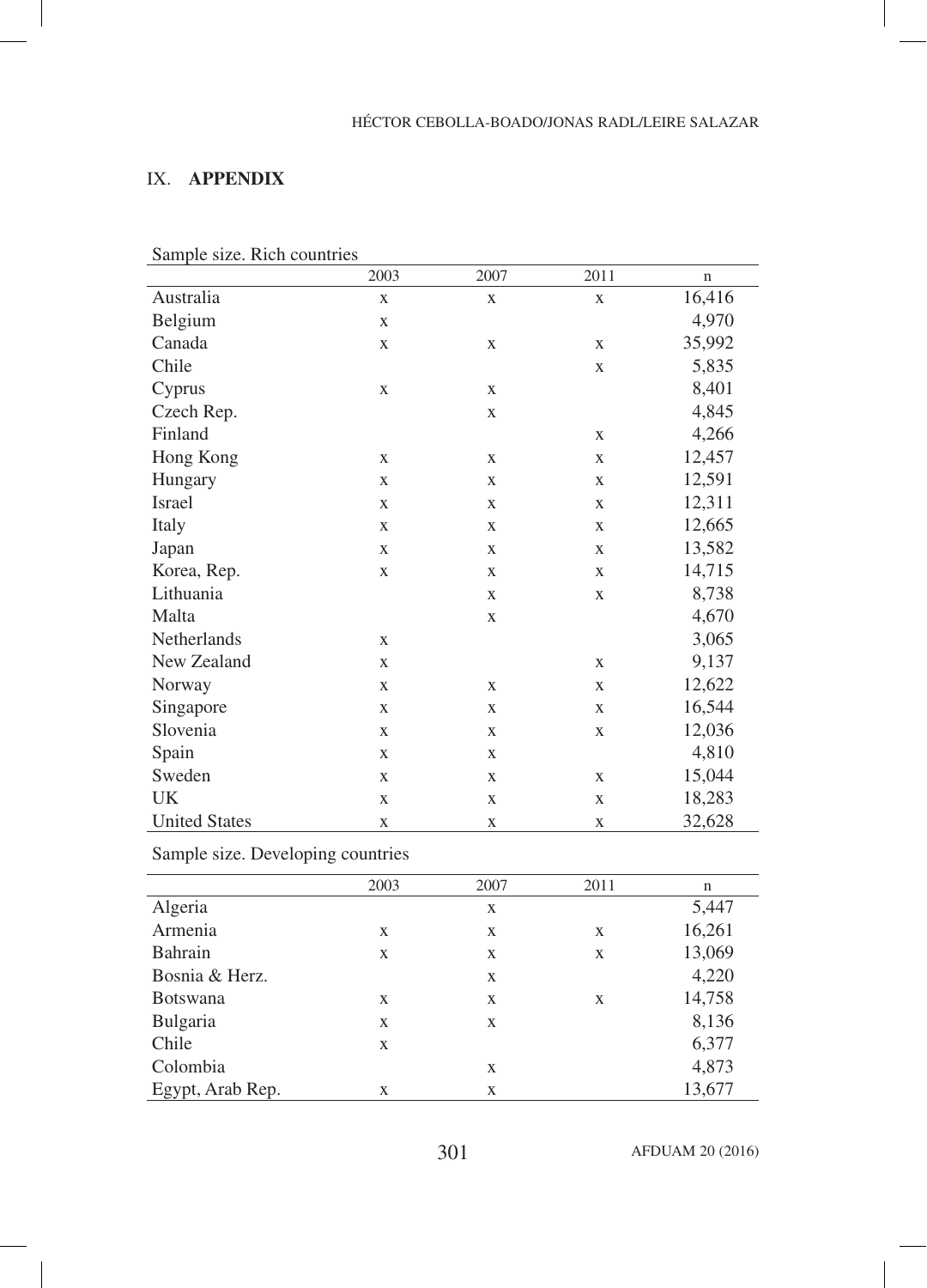|                             | 2003     | 2007        | 2011         | $\mathbf n$ |
|-----------------------------|----------|-------------|--------------|-------------|
| El Salvador                 |          | X           |              | 4,063       |
| Estonia                     | X        |             |              | 4,040       |
| Georgia                     |          | $\mathbf X$ | X            | 8,741       |
| Ghana                       | X        | $\mathbf X$ | X            | 17,717      |
| Honduras                    |          |             | X            | 4,418       |
| Indonesia                   | X        | X           | $\mathbf{X}$ | 15,760      |
| Iran, Islamic Rep.          | X        | $\mathbf X$ | X            | 14,952      |
| Jordan                      | X        | X           | X            | 17,434      |
| Kazakhstan                  |          |             | X            | 4,390       |
| Kuwait                      |          | $\mathbf X$ |              | 4,091       |
| Latvia                      | X        |             |              | 3,630       |
| Lebanon                     | X        | $\mathbf X$ | X            | 11,574      |
| Lithuania                   | X        |             |              | 4,964       |
| Macedonia, FYR              | X        |             | $\mathbf{X}$ | 7,955       |
| Malaysia                    | X        | $\mathbf X$ | $\mathbf X$  | 15,513      |
| Moldova                     | X        | $\mathbf X$ |              | 4,033       |
| Mongolia                    |          | X           |              | 4,499       |
| Morocco                     | X        | $\mathbf X$ | $\mathbf{X}$ | 14,989      |
| Oman                        |          | $\mathbf X$ | $\bf{X}$     | 14,294      |
| Philippines                 | X        | X           |              | 6,917       |
| Qatar                       |          | X           | X            | 11,606      |
| Romania                     | X        | $\mathbf X$ | $\mathbf{X}$ | 13,825      |
| <b>Russian Federation</b>   | $\bf{X}$ | $\mathbf X$ | $\mathbf{X}$ | 14,032      |
| Saudi Arabia                | X        | X           | X            | 12,882      |
| Serbia                      | X        |             |              | 4,296       |
| Slovak Republic             | X        |             |              | 4,215       |
| South Africa                | X        |             | $\mathbf{V}$ | 20,921      |
| Syrian Arab Republic        | X        | X           | X            | 13,958      |
| Thailand                    |          | X           | X            | 11,536      |
| Tunisia                     | X        | X           | $\mathbf{X}$ | 19,070      |
| Turkey                      |          | X           | X            | 11,426      |
| Ukraine                     |          | X           | X            | 7,802       |
| <b>United Arab Emirates</b> |          | $\mathbf X$ | $\mathbf X$  | 21,657      |

 $\overline{\phantom{a}}$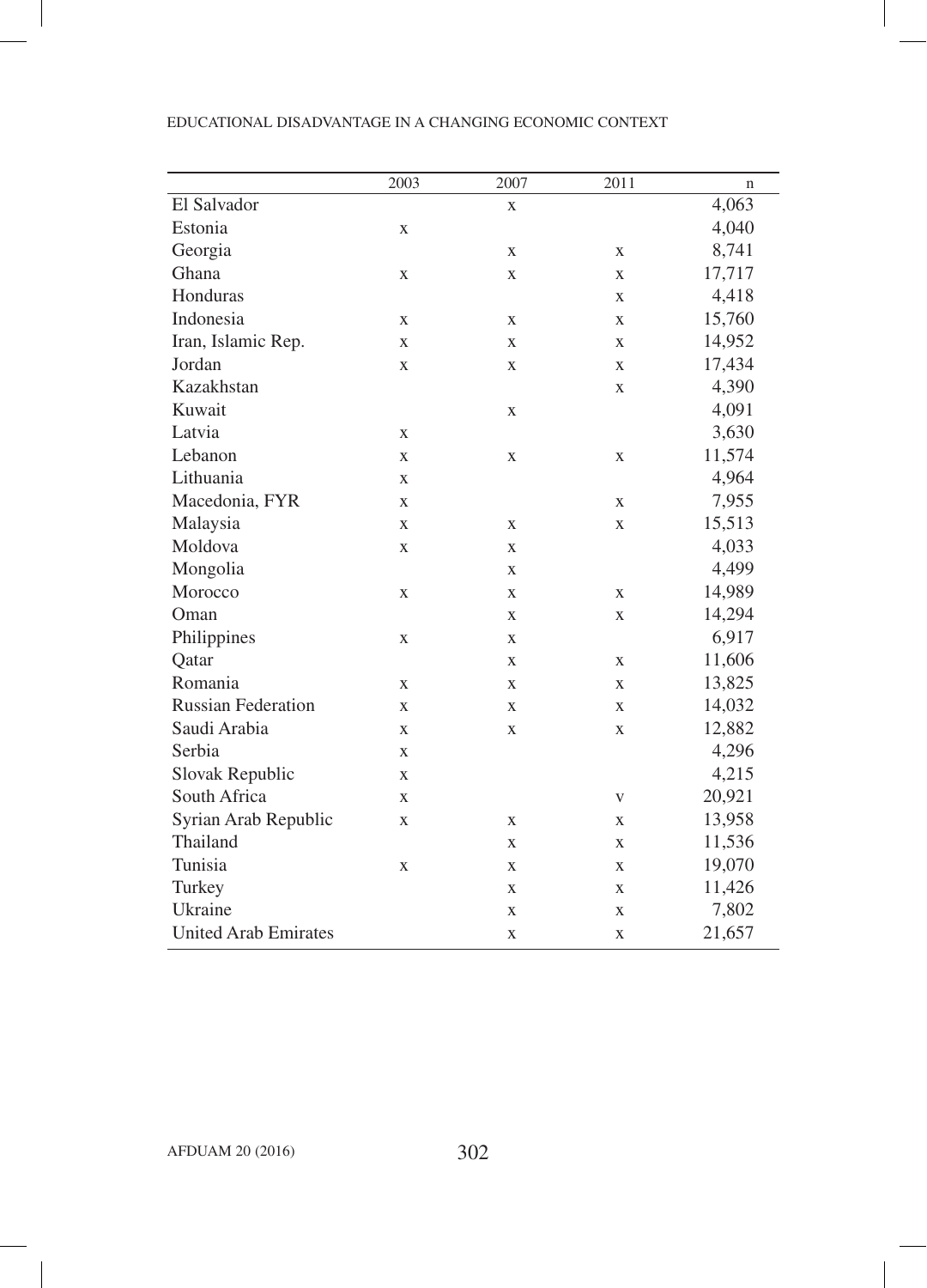|                        | <b>Obs</b> | Mean    | Std.Dev. | Min     | Max     |
|------------------------|------------|---------|----------|---------|---------|
| Expectations           | 235022     | 4.5     | 1.4      |         | 6       |
| Mathematics score      | 296623     | 518.0   | 85.9     | 65.9    | 851.0   |
| Gender                 | 296582     | 1.5     | 0.5      |         | 2       |
| GDP per capita         | 296623     | 32115.1 | 8927.7   | 15250.7 | 53591.1 |
| Highest par. education | 212597     | 4.4     | 1.8      |         |         |
| GDP growth             | 296623     | 3.0     | 2.0      | $-0.7$  | 9.8     |
| Deprivation            | 184899     | $-0.22$ | 0.9      | $-1.7$  | 2.8     |

# Descriptives: rich countries

Descriptives: developing countries

|                        | Obs    | Mean    | Std.Dev. | Min     | Max                         |
|------------------------|--------|---------|----------|---------|-----------------------------|
| Expectations           | 378751 | 4.7     | 1.5      |         | 6                           |
| Maths                  | 470032 | 422.3   | 106.3    | 38.3    | 873.0                       |
| Gender                 | 468859 | 15      | 0.5      |         | $\mathcal{D}_{\mathcal{L}}$ |
| GDP per capita         | 422936 | 13024.5 | 14332.01 | 1134.15 | 77987.1                     |
| Highest par. education | 405593 | 3.7     | 2.0      |         |                             |
| GDP growth             | 422936 | 6.0     | 3.5      | $-1.8$  | 18.8                        |
| Deprivation            | 255569 | 0.16    | 1.01     | $-1.7$  | 2.8                         |

Table A.1. *Test scores, expectations and conditional expectations. Intercept only models and variance decomposition*

|                                              | <b>Mathematics</b> | Expectations | Conditional expectations |
|----------------------------------------------|--------------------|--------------|--------------------------|
| Math score                                   |                    |              | $0.01***$                |
|                                              |                    |              | (0.00)                   |
| Constant                                     | 465.40***          | $4.61***$    | $1.38***$                |
|                                              | (5.71)             | (0.04)       | (0.06)                   |
| N                                            | 766655             | 613773       | 613773                   |
| N. cntry wave                                | 156                | 155          | 155                      |
| Chi <sup>2</sup>                             |                    |              | 113424.7***              |
|                                              | 71.32              | 0.20         | 0.47                     |
| $\sigma^2(u_{0j})$<br>$\sigma^2(\epsilon_i)$ | 80.99              | 1.96         | 1.65                     |
| P                                            | 0.43               | 0.10         | 0.22                     |

Legend: b(se) \* p<.1; \*\* p<.05; \*\*\* p<.01